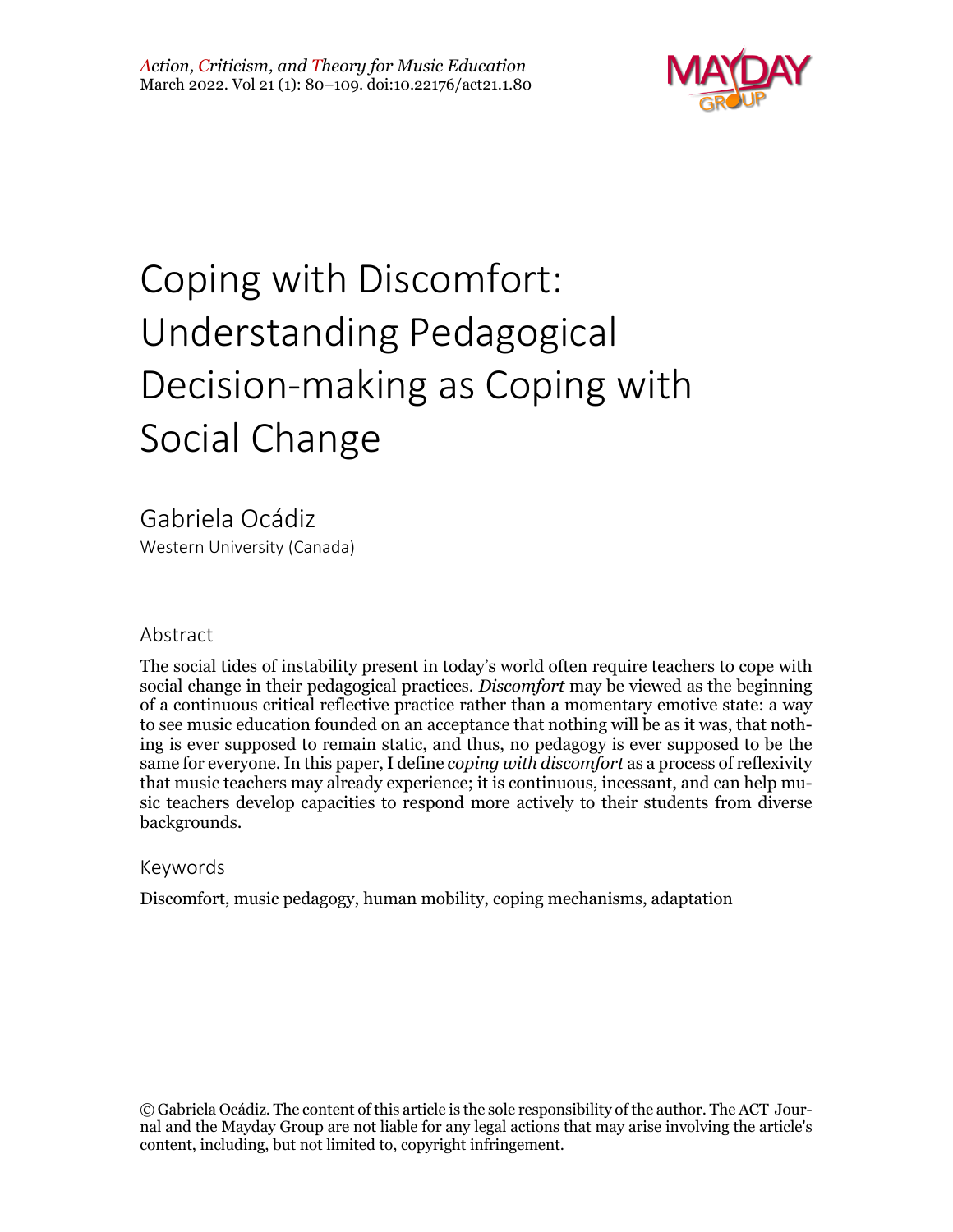## Human Mobility and Music Education

Patterns related to socioeconomic, cultural, religious, and political conflicts exacerbate trends in immigration and refugee-seeking (Walsh 2011). Sociologist Zygmunt Bauman (2005) explained a social reality through an analogy to the physics of liquids. For Bauman, the current reality suggests a "liquid modernity," characterized by the tendency or possibility for social forms and norms to move fluidly and at fast speed, like a river. Liquid modern societies are those that follow a neoliberal agenda in which habits and routines cannot consolidate due to the mobile conditions under which their members act (Bauman 2005, 2). Bauman (2005) argued that the ease of change, primarily in global markets, is a consequence of societies being constructed over "lakes" of instability. Social forms within this global understanding influence societies to be "liquid"; although lakes are contained in one space, "life … cannot keep its shape or stay on course for long" (2).

Bauman's metaphor explains, to a certain extent, this reality of neoliberal societies in which social change occurs rapidly and continuously, and where social structures are quickly replaced by others "only [as] another momentary settlement, acknowledged as temporary until further notice" (Bauman 2012, 3). Liquid modernity represents "the growing conviction that change is *the only* permanence, and that uncertainty *the only* certainty" (5, italics in original). All these social changes influence individuals directly and indirectly throughout their lives. Given this understanding, the ways in which individuals live and interact with the circumstances around them may be influenced by their capabilities to adjust to social change. Even when this adjustment or adaptation occurs in multiple ways, and as a process, it depends on specific circumstances and predispositions, responses to changes in demographics may still be supported by oppressive hierarchies (Niknafs 2021, 13).

Nation-states that open their borders to receive asylum-seekers and immigrants have also been the cause of such mobilities following centuries of colonization (Dei 2006, 2; 2012, 103). Colonial structures (Dei 2006, 3) inform the ways in which these nation-states respond to social transformation at macro, meso, and micro levels. At a macro level, for instance, the reorganization of social forms caused by human mobility shifts how sovereignty is defined and perceived by individuals and how "national economies, identities, cultures, and concepts of nationhood" (Jones 1998, 149) are rearranged. At a meso level, for some societies, this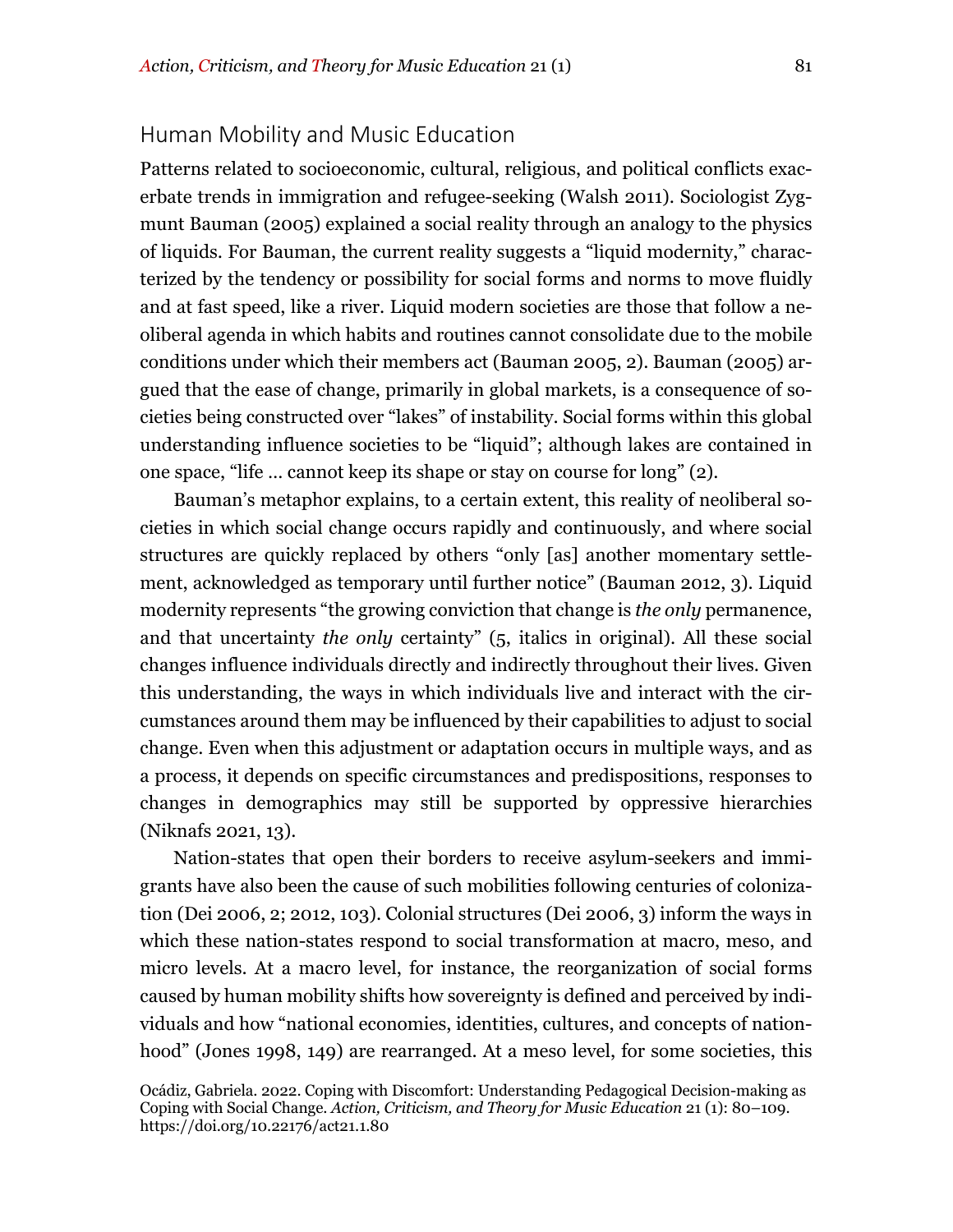may imply the destabilization of a sense of "national" group identification and sense of belonging (Bauman 2016), and for others this may imply the reinforcement of national identifications that do not support processes of adaptation that integrate newcomers' perspectives and lived experiences. In this last case, the various possibilities for an intercultural interaction of multiple groups and "senses of belonging" may be limited by placing emphasis in the preconceptions of the meanings of nation that have been produced in the society. As Anderson (1991) states, in the expressions of a sense of nation there is something that denotes an object to "which one is naturally tied" (143). However, in "everything 'natural' there is always something unchosen" (Anderson 1991, 143). These "ties" may be strong and may motivate individuals to cling to commonplace understandings of national belonging, even as asylum-seekers, refugees, migrants, and immigrants grapple with multiple definitions of what "belonging or not to a nation" may mean.

As one example that directly pertains to music education, professionals working in education systems may find it necessary to adapt to increasing human mobility as newly arrived students are placed in their schools (Fleras 2015). These trends materialize at a macro level in policies and curricula; at a meso level, schools are significantly impacted by changes in their racial and ethnic compositions. This sort of change in a school's population may be conceived as an enriching event for all involved, while it may also be conceived, at first, as a challenge that must be *dealt with* quickly.

When adjusting to social change, Bauman (2016) stated that individuals, especially middle classes who have not had the opportunity to critically analyze their current reality, may experience fear, discomfort, and stress as emotive responses to changes in immigration patterns. In schools, principals and administrators may make decisions to address the needs of their communities mainly based on generic knowledge of socioeconomic status, ethnicity, race, and gender; in this situation, teachers—particularly those who are not immigrants or refugees themselves and have not yet found meaningful ways to engage with the change around them—may consequently adapt by accommodating their practices as responses to uncomfortable moments (Hess 2018). In this context, teachers who experience changes in their schools and perceive this transformation as something that needs to be dealt with quickly may be prompted, pedagogically, by a variety of coping responses, some of which will not be sufficient to focus "on a thought- full and care-full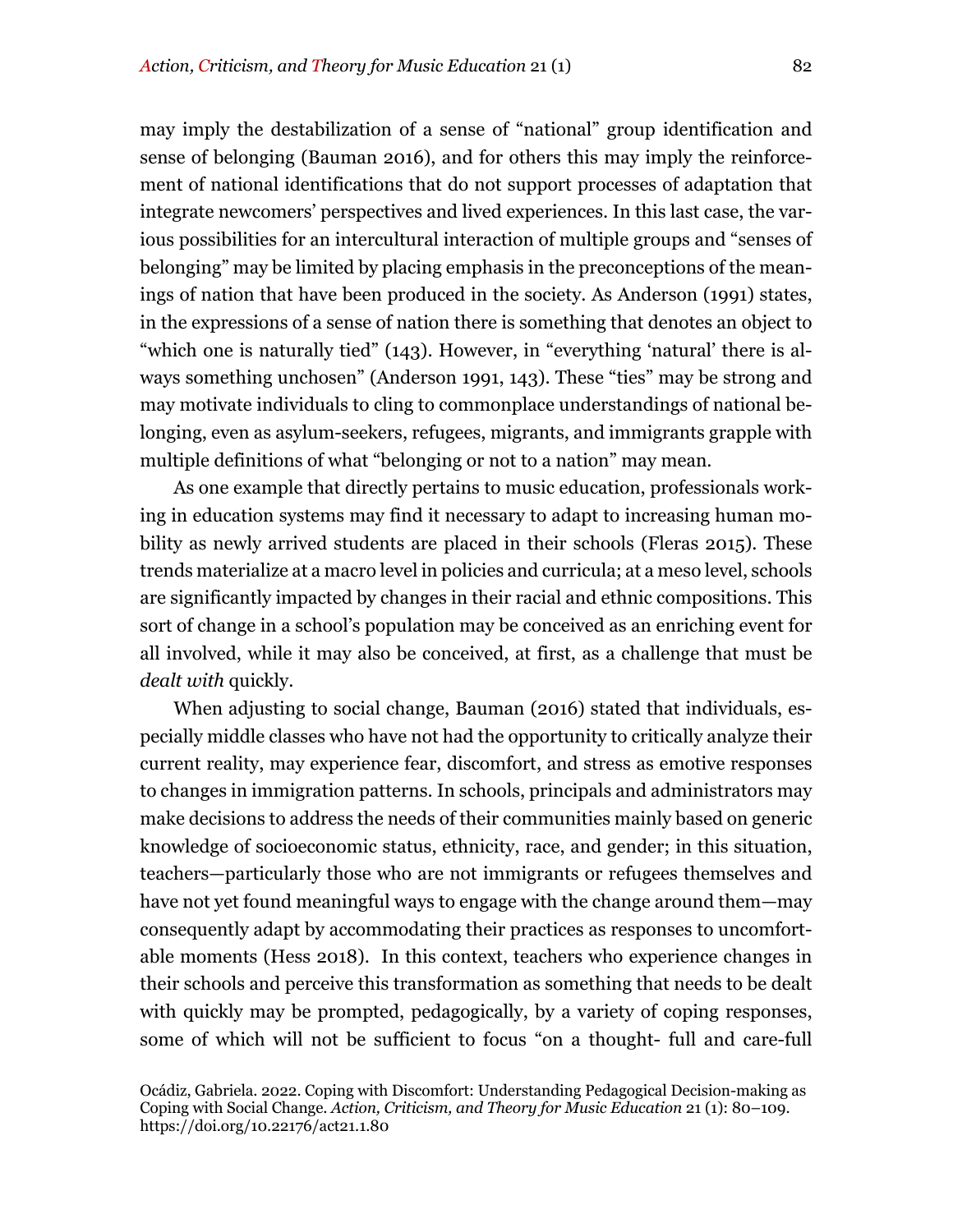pedagogy that highlights the moral obligation everyone in music education settings has to each other" (Niknafs 2021, 20).

In psychology, coping is frequently defined as the behavioral, emotional, and cognitive responses to discomfort and stress (Lewis and Frydenberg 2004, 5–10). Coping responses, commonly understood as ways to deal with stress and discomfort, may provide momentary relief and help one adapt. Coping responses as ways to deal with discomfort may, however, also provide space to respond to social change in protective ways. In such cases, coping may support processes of decision-making that help to preserve practices that otherwise would have changed fluidly—a form of resistance to change. Coping mechanisms, visible through teachers' actions and reactions if they experience distress as their communities hybridize, may then either help them adapt in ways to critically analyze themselves, their conceptions, and assumptions about newcomers' experiences, or adapt to preserve their pedagogies and cling to practices of music education that exclude newcomer students.

Today, many music teachers have developed multiple resourceful strategies to cope with discomfort and stress besides defensive or suppressive mechanisms (Karlsen 2019). I propose, nevertheless, that the field of music education may benefit from reconsidering the notion of *coping* for those who have not yet found opportunities for reflection when they face demographic changes in their classrooms. I then reframe coping and discomfort to understand them as ways to see and turn assumptions, perceptions, thoughts, and emotions related to immigration into self-regulated actions. In reconsidering notions of coping and discomfort, this article may help educators to see more overtly the pedagogies and processes of pedagogical decision-making that favor a "Eurocentric canon of music with its corresponding pedagogy and sociological understandings" (Niknafs 2021, 12) that remain in place and do not serve the inclusion of all students in music classrooms.

Here, I make a theoretical distinction between normative understandings of coping, psychological understandings of coping, and some forms of coping I experienced as a researcher and participant-observer while being with Louise, a middle school band music educator grappling with her preconceptions regarding human mobility. These theoretical and empirical ways of knowing helped me develop a conceptual pedagogical notion that I call *coping with discomfort.*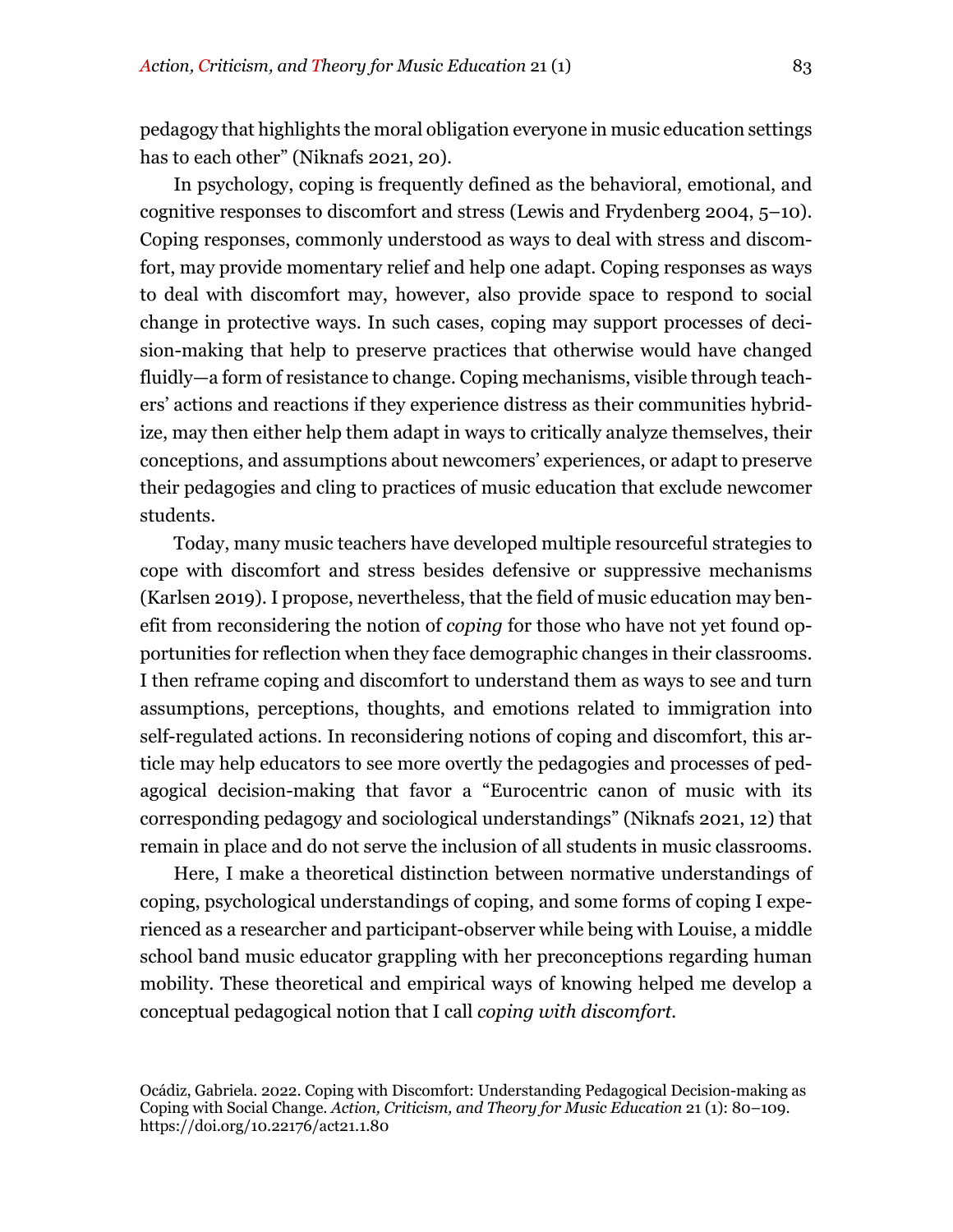Philosophical research served as a methodological premise to embrace "the possible as well as the actual, the messy, cluttered, confused, and untidy … and concern for what ought to be as well as what is" (Reichling 1996, 118). The philosophical understandings of narrative inquiry (Barrett and Stauffer 2012; Nichols 2013) also served as guidelines, given narrative inquiry's overt emphasis on grappling with ideas in theory based on understanding "life experiences as narrated by those who live them" (Chase 2011). I therefore envisioned, explored, and troubled in theory and practice the multiple ways in which music teachers may approach their pedagogical and personal engagements in relation to a social reality of high human mobility, particularly when working in rapidly and continuously changing social contexts.

This article is organized into three sections that aim to connect theoretical understandings with the ungeneralizable and subjective experiences of Louise, a practicing teacher. The first section describes the global social context of current liquid societies. The second is specific to the responses of nation-states to immigration, particularly in relation to education systems. This section also delineates a reality experienced around the world at a macro level—to situate at a micro level—music educators who teach newcomer students as having a crucial role in the changes that can occur in their communities. In this second section, I begin to include Louise's experiences and understandings while teaching music in a middle school that receives a large number of newcomers. I interviewed Louise on January 17, 2019, and all her words in this article came from that interview.

The third and last section focuses on concretizing the central notion in this article by delineating how *coping with discomfort* may be a way to actively respond to social change in music education. In what follows, I contextualize—socially and politically at macro, meso, and micro levels—the existing challenges and controversies surrounding teaching (and living) in liquid modern societies, where one's survival and well-being partly relies on the need to, metaphorically, run with all one's strengths "just to stay in the same place and away from the rubbish bin where the hindmost are doomed to land" (Bauman 2005, 5).

### Tides of (In)Stability

In addition to historical patterns of immigration, human mobility increased around the world in the decade between 2005 and 2015 (Heckman 2016). In

Ocádiz, Gabriela. 2022. Coping with Discomfort: Understanding Pedagogical Decision-making as Coping with Social Change. *Action, Criticism, and Theory for Music Education* 21 (1): 80–109. https://doi.org/10.22176/act21.1.80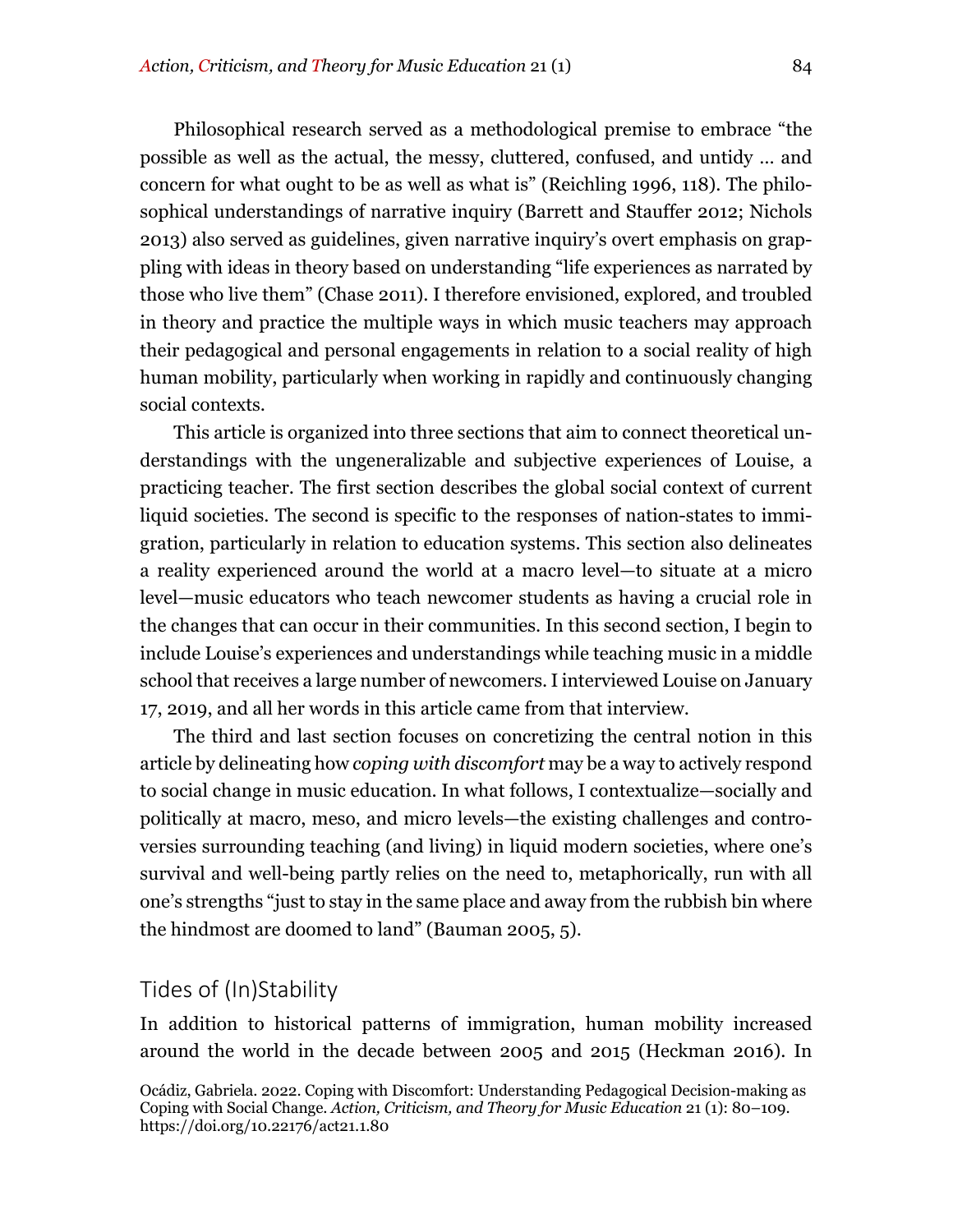Canada, for instance, in 2005, the net immigration rate was "almost double than that of the United States, and higher than that of other G8 countries" (Statistics Canada 2009). These "unprecedented levels of worldwide migration [have generated] significant demographic and cultural changes in most regions of the world" (Suárez-Orozco 2012, 3). In neoliberal societies where changes occurred most pressingly (such as in Canada, the United States, Germany, Australia, Ireland, and the United Kingdom), governments were required to respond to the contextual changes experienced. National agendas influenced societies ideologically by creating discourses and policies that supported the implementation of institutional changes. Discourses, policies, and documents of practice were developed from existing resources with the purpose of mainstreaming "newer" social norms and understandings (Bauman 2005, 16). At a macro level, certain governments made efforts to support newcomers, thus avoiding the increase in the demand for public services. At a meso level, efforts were made to provide social support so that newcomers eventually formed part of the communities to which they were relocated (Contreras 2002, 134–36).Institutionally, many of the host countries that received applications for refugee asylum also engaged in significant changes to discourses and policies referring to the public recognition of newcomers; such decisions impacted both newcomers and non-newcomer individuals in their personal and professional lives.

In Germany, for example, public institutions conducted research to understand how to better respond to the waves of human mobility that brought in millions of refugees. Data showed that most participants supported immigration in terms of economic progress. Nevertheless, it was unclear to what extent the general population was open to intercultural dialogue (Heckman 2016). Consequently, the German government questioned and redefined concepts of multiculturalism. New and redefined concepts were intended to promote dialogue, as "nation-states continued to hold substantial power over the formal rules and rights of citizenship and shaped the institutions that provided differentiated access to participation and belonging" (Bloemraad, Korteweg, and Yurdakul 2008, 154) especially for newcomers. In Germany, "newer" discourses included two different notions: the first was "welcoming culture" (*Wilkommenskultur*), and the second was a "culture of recognition" (*Anerkennungskultur*). As a discursive element, the concept of *Wilkommenskultur* aimed to continue attracting new immigrants, and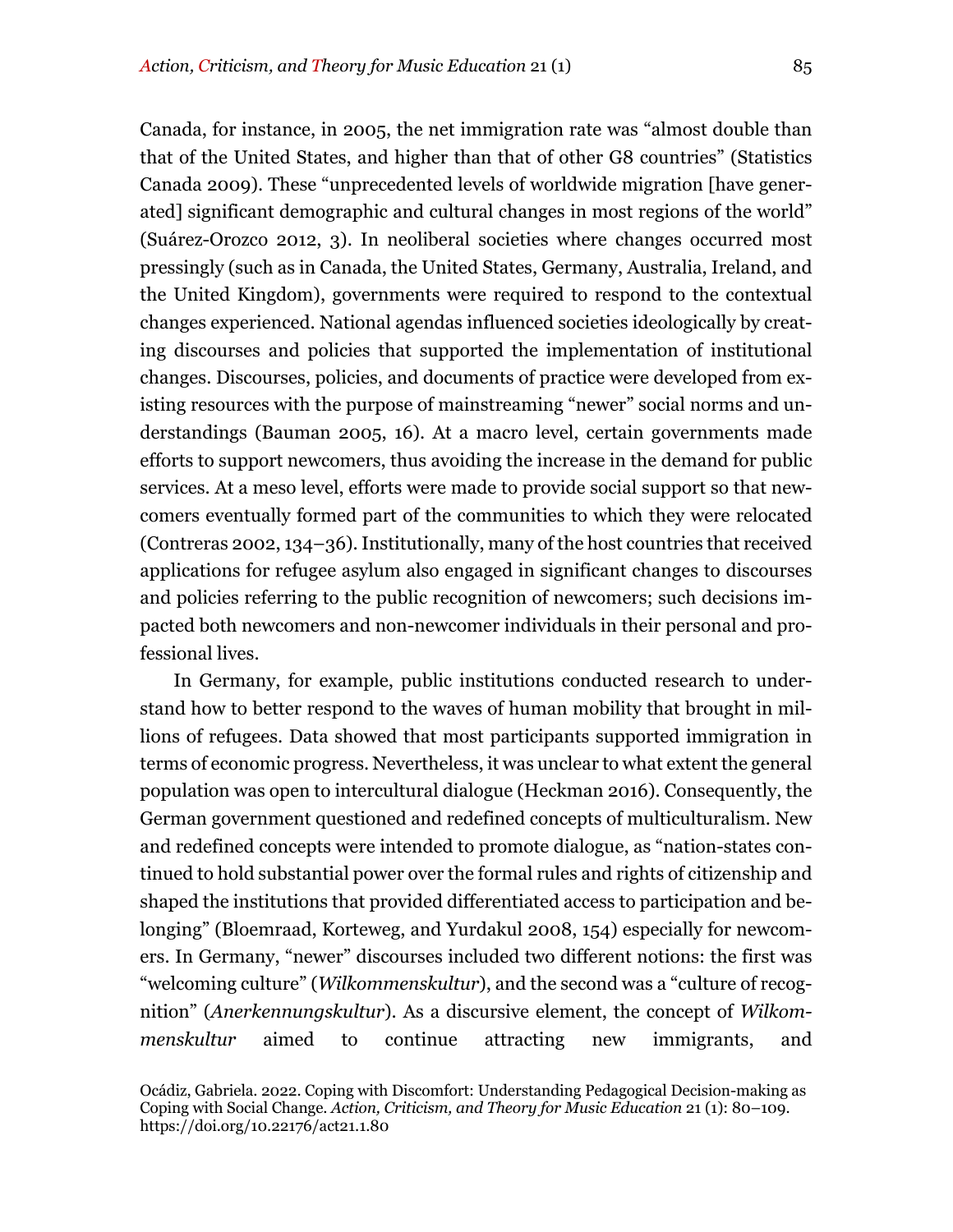*Anerkennungskultur* focused on dispersing notions of inclusion on the already existing diversity of German society (Heckman 2016). The results of these changes in policies created spaces for reform in institutions that addressed newcomers' most pressing needs.

The Ministry of Education of French public schools, in another example, addressed the importance of language development as one of the primary necessities of newcomer children and youth in schools; however, the inequities that stemmed from ethnic, cultural, or religious differences were not directly acknowledged in the discourse. There was a belief that ethnicity-based social stratification and stigmatization would occur if policies were developed to only target newcomer children and youth (Escafré-Dublet 2014). In this case, the French education system addressed a crucial need for newcomer students, but the specific needs of teachers, the possible approaches to interacting and engaging with newly arrived children and youth, and the need to recognize the increasing diversity of student populations in schools may have been overlooked.

In Canada, the development and implementation of education policy has been experienced as a reactionary process (Birjandian 2005). Given the absence of federal oversight, the Ministries of Education of each province are responsible for creating integration policies that respond to the social changes experienced within their own contexts. Historically, "multiculturalism" as a paradigm was adopted as a nationwide initiative to provide opportunities for group representation in local and national entities, and this has had crucial implications for the development of a national group identification and sense of belonging (Vertovec 2012, 287); however, despite the intention for multiculturalism to be a notion that embraced acceptance and respect, it may still be limited, as the subtlety of discrimination is at times exacerbated by a mainstreamed multicultural Canadian national self-identity that disregards a history of colonialism (El-Bialy and Mulay 2018, 4).

The context of Canadian education has obvious implications for school music education and in newcomers' experiences with music education. The understanding of multiculturalism, as related to curriculum in music education, often served to differentiate and discriminate students of immigrant and refugee backgrounds (Dei 2006), portraying a limited perspective of multiple musical traditions while attempting to unify various populations into a single *multicultural culture*; an approach that often leads to essentializing diversity and at times oversimplifying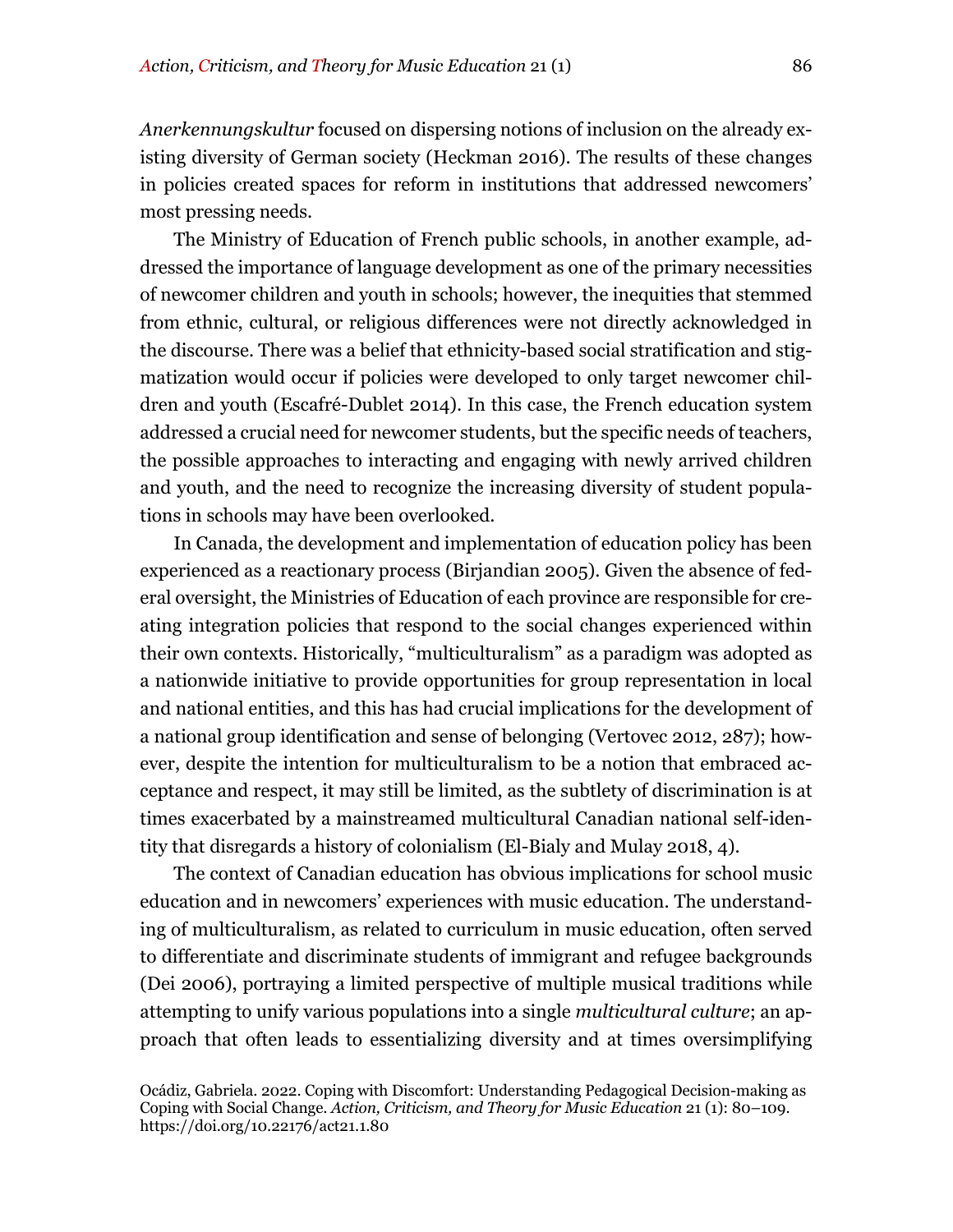what it means to belong to a particular nation (Bradley 2009a). This position is embedded in the discourse of national identities and has provided "a virtual reality that reproduced stereotypes and displaced realities" (Morton 2001, 39). Multicultural music education is still often presented in the form of inclusive methods and musical materials that aim to "simplify" concepts and "include and accept" music that belongs to various racial and ethnic groups rather than providing space for dialogue.

In Canada, this issue has created distinctions that diminish and separate multiple music genres, styles, and practices, and therefore, individuals, teachers, and students (Bradley 2009b, 2015; Morton 2001; Schofield 2010). For some music educators, opening to multiple music practices meant opening to approaches and strategies that understand different *multiculturalisms*<sup>1</sup> as "fixed cultural objects" (Wu 2012, 304) with no possibility for transformation. In other words, multicultural practices have sometimes been understood as a singular approach to teaching for multiple realities, which suggests that some music teachers may implement multicultural pedagogies without further contextual analysis. I suggest that even when larger social processes impose "a certain kind of obliged appreciation upon individuals who are positioned as immigrants" (Niknafs 2021, 11), individuals music teachers, for instance—have the option of choosing to respond by engaging, suppressing, or ignoring the changes around them. I suggest that coping with discomfort, following a process of critical reflection (Fook 2015), may be a way to engage with social discourses and requirements to create more meaningful spaces for music education.

Music teachers' agency in a process of adaptability can be obvious when they question normative powers (Allsup 2003; Benedict 2007; Schmidt 2013) "to unearth and unsettle assumptions (particularly about power) and thus to help identify a new theoretical basis from which to improve and change a practice situation" (Fooks 2015, 446). By engaging in this kind of critical reflection, music teachers may recognize and take responsibility for their own situatedness and the effect that situating oneself may have on the setting and people with whom they work (Berger 2015, 220). Agency in a process of adaptability, then, also involves taking responsibility for the repertoire they use, the pedagogies that take place, and how these pedagogies impact their students (Karlsen 2011; Schmidt 2013). Music teachers can address unpredictable paths of transformation present in the world by "placing

Ocádiz, Gabriela. 2022. Coping with Discomfort: Understanding Pedagogical Decision-making as Coping with Social Change. *Action, Criticism, and Theory for Music Education* 21 (1): 80–109. https://doi.org/10.22176/act21.1.80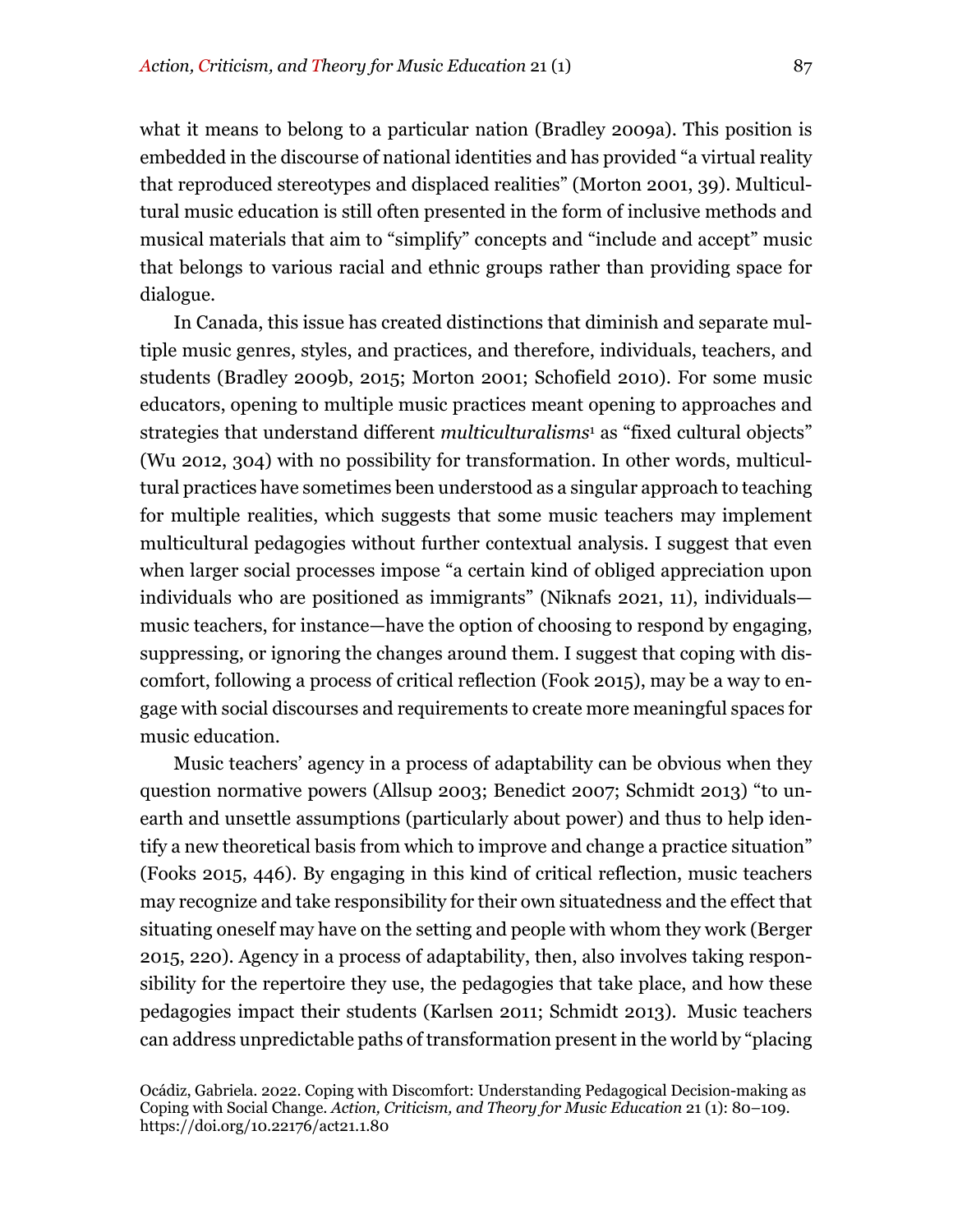emphasis on personal interactions and dialogue that may be significant for a continuous search for growth and transformation" (Schmidt 2013, 28).

Established discourses in societies have cumulative effects in institutions and upon individuals (Vertovec 2012, 287). From the Canadian perspective, multiculturalism and its multiple understandings are crucial for analyzing social discourses and the education practices that occur within. In Germany, the different meanings and understandings of *kulture*, of what it means to welcome and be welcomed, and to recognize and be recognized, are crucial in analyzing praxis; in France, questioning why and how ethnic, cultural, and religious differences are or are not being openly addressed or acknowledged may have a cumulative impact on French education systems, schools, principals, teachers, students, and their families.

The previous examples demonstrate ways in which policies related to immigration have implications for how teachers may consequently perceive and interact with state curricula and make their own pedagogical choices. Thus, it is possible that teachers—key participants in education systems—are personally and professionally affected by such changes in society. The possibility to ignore and suppress change by normalizing certain events is highly present in societies today. I therefore suggest understanding music teachers' responses as coping mechanisms that have implications for their pedagogical decisions, such as that of coping with discomfort, which can become an active response to social change.

In the next section, I use psychosocial functioning theories and social learning theories to define the commonplace understanding of coping as a response to stress. I then position a redefined version of coping through an ethics of discomfort (Foucault 2000) as a possible way to engage, adjust, create, and modify pedagogical approaches to music education in situations that are perceived as thwarting.

## Coping?

Coping mechanisms are one of the ways in which music teachers may adapt to agitated realities. The mechanisms that have been studied in education settings are limited, understood as responses that do not routinely allow for critical reflection. I perceive that music teachers may be dynamically coping in more diverse ways than found in the psychological research literature. The theorization of coping with discomfort presented here may help to further develop research that looks specifically at music teaching coping mechanisms.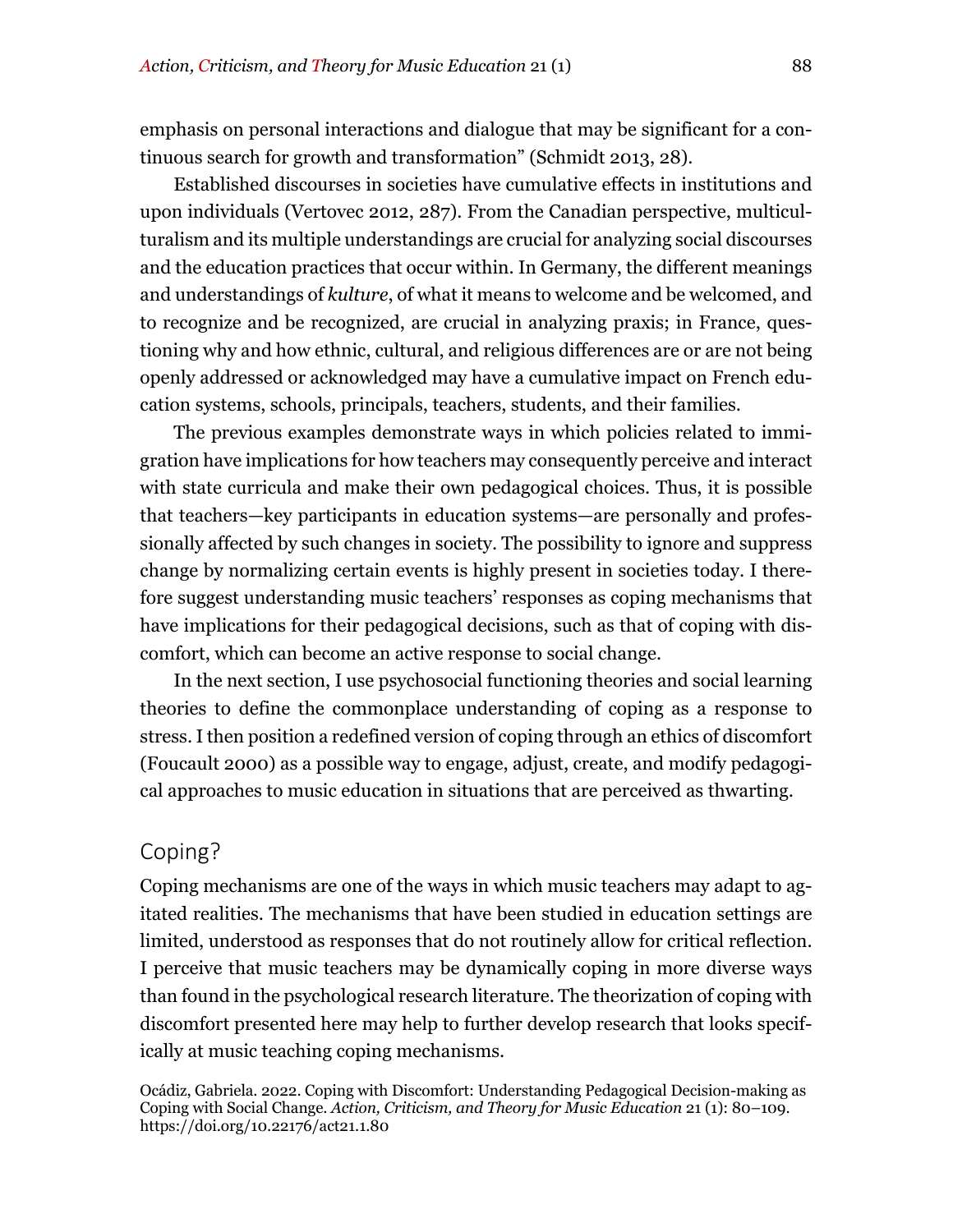In psychosocial functioning theories, on the one hand, coping responses are framed as "reciprocal interactions between behavioral, cognitive, and environmental influences" (Bandura 1978, 344), as processes that change over time and involve joint interaction between the personal characteristics of an individual and the surrounding environment (Lewis and Frydenberg 2004, 5). In research, this process is known as the transactional model of coping (Folkman and Lazarus 1985), through which the "transactions with the environment are appraised as threatening, harmful, or challenging, and [thus] stress is regulated by emotion-focused strategies designed to reduce the distress or manage a problem" (Lewis and Frydenberg 2004, 5).

For social learning theorists, on the other hand, coping is defined as "unidirectional models of human behavior that emphasize forces either internal or external that determine behavior" (Litt, Tennen, and Affleck 2012, 389). Internal or external forces are altered by behavioral and cognitive responses on a continuum. This means that the changes and interactions between the internal forces (i.e., needs, desires, or emotions) or the external forces (i.e., environmental, or situational changes), and the behavioral and cognitive responses, are dynamic.

Psychological research in education settings has addressed general coping strategies primarily through two types of techniques: direct action and palliative actions (Kyriacou 2001). Direct-action strategies suggest that the feelings of discomfort can be eliminated, with one option being that of suppressing diversity. One example of direct-action technique in education, in the context of this paper, might be a teacher choosing to "disappear" diversity by taking a color-blind approach, which means to believe that "racial categories do not matter and should not be considered when making decisions" (Richeson and Nussbaum 2004, 418); this in turn may lead teachers to adopt harmful pedagogical actions. Transforming the conception of discomfort using critical reflection as a framework (Fook 2015) may enable music teachers to use certain pedagogical resources and strategies. Critical reflection regarding perceived discomfort may encourage music teachers to act more responsibly through their practices with newcomer students, including increasing awareness of ethnocentrism and potential colonialism present in their current pedagogical decisions (Timonen 2020, 4).

Palliative techniques refer to actions that are aimed at reducing stressful feelings (Kyriacou 2001, 40). Teachers lessen feelings of uneasiness through the

Ocádiz, Gabriela. 2022. Coping with Discomfort: Understanding Pedagogical Decision-making as Coping with Social Change. *Action, Criticism, and Theory for Music Education* 21 (1): 80–109. https://doi.org/10.22176/act21.1.80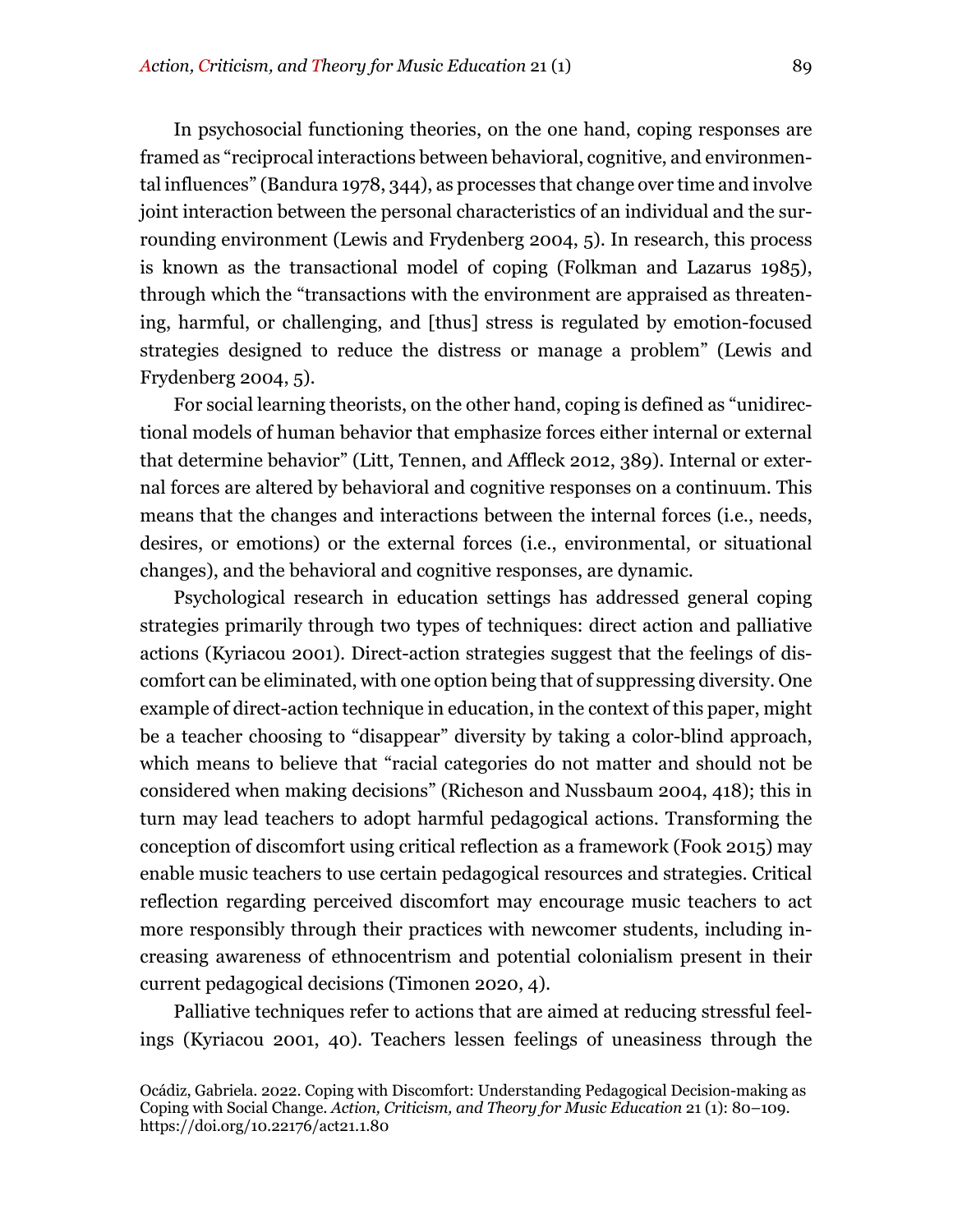process of assessing the value of the situation; this process may suggest a form of critical reflection that prompts action in more responsible ways. Even when palliative techniques support music teachers in continuing with their practice, they may also limit possibilities to engage with discomfort or to become more aware of cherished beliefs. For example, a teacher may cope with change through palliative techniques by assessing a situation and responding momentarily to specific events, not with the idea of following a process of critical reflection afterwards, but primarily to move away from discomfort (Kyriacou 2001, 39–41). The temporary nature of this technique leads to coping pedagogically through momentary adaptation. If music teachers ignore possibilities for engaging in discomfort in ways that "encompass an awareness of how assumptions about the connection between oneself and social context/structure can function in powerful ways, so that awareness of these assumptions can provide a platform for transformative action" (Fook 2015, 441), then music teachers may also ignore their own possibilities for actively responding to the students with whom they work.

Under the umbrella of psychological understandings of coping, processes of pedagogical decision-making may represent the cognitive (thought) and behavioral (action) responses to internal (emotions) or external forces (social change). Explained through these theories, for example, music teachers' behavioral responses to an internal force might be to silence students when multiple languages are spoken in the classroom. If the internal motivation is discomfort, understood as a threat to one's well-being, then frustration resulting from the teacher's inability to understand what students are saying may result in specific actions motivated by the experienced emotive responses (e.g., Van Praag, Stevens, and Van Houtte 2016, 1353). These responses do not serve to create space for critical reflection nor to create pedagogies that actively seek to respond to students' agencies (Apple 2013; Benedict 2007; Hess 2017; Kallio 2020; Niknafs 2021; Schmidt 2005, 2013).

A music teacher's cognitive response to an external force offers another example. The external force may be the compulsory guidelines for multicultural music curriculum, and the music teacher's cognitive response may be to look for repertoire that relates to the home country of their student population (Abril 2006, 30). In this example, the coping responses to stress that the teacher implements move between their pedagogies and the internal or external forces that influence the decisions. All these responses may help the teacher to ignore or suppress the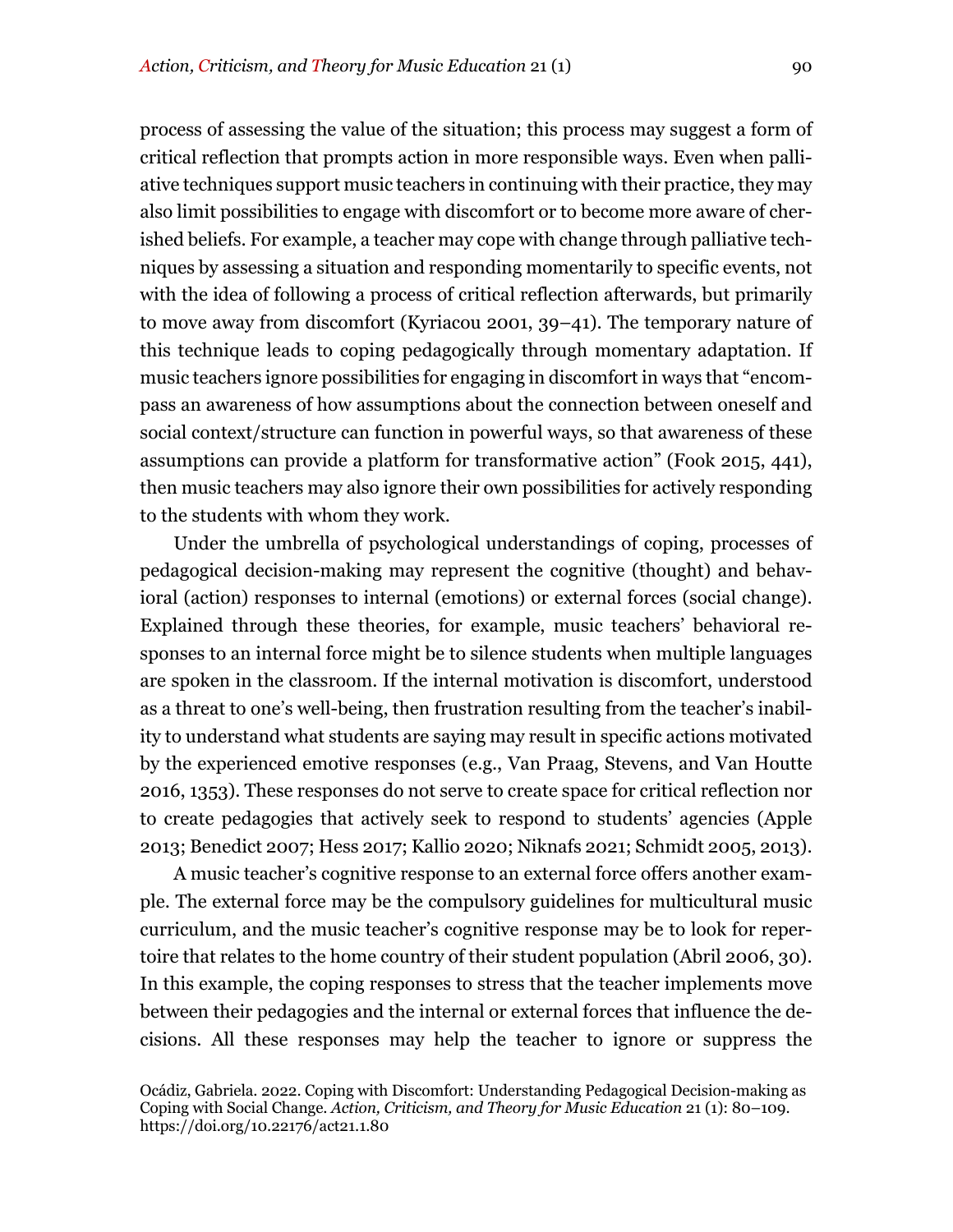possibility to engage more actively in knowing the diversities within the music classroom. The forms of coping that lead to specific pedagogies vary depending on the individual characteristics of teachers and their communities of practice, which opens space for the development of coping with discomfort as a technique to engage with stress in a critically reflective way. A critical reflective practice may help to relocate the role of emotive responses in pedagogical practices, as discomfort seen as an emotive response may help "uncover and problematize the deeply embedded emotional dimensions that frame and shape daily habits, routines, and unconscious complicity with hegemony" (Zembylas and Chubbuck 2009, 356).

The form of critical reflection that may support the emotive response of discomfort is one that supports "a reflective analysis, particularly of power relations, which leads to change effected on the basis of new awareness derived from that analysis" (Fook 2015, 446). As Fook (2015) also states, this process is only relevant if it emphasizes the processes of analysis and change (446). Coping with discomfort, as I define it here, requires an alternative understanding of these coping techniques. I propose coping with discomfort as a possibility to engage with discomfort differently. If immigration generates discomfort, this discomfort is first perceived as thwarting, and music teachers can transition to coping by following a process of critical reflection on their pedagogical choices, then discomfort may be seen as valuable in challenging dominant beliefs, social habits, and normative practices (Zembylas 2015). Schmidt (2013) argues:

To think only within habitual (or ideologically dogmatic) spaces might be selfsoothing and even instructive, but evanescent in its failure to entice collaborative interaction and thus help us to generate curiosity, criticism, and most significantly today, creative adaptability. (25)

Viewing discomfort as an opportunity to challenge "self-defeating beliefs about [one's] place in the social structure [and one's] own power and possibilities for change" (Fook 2015, 446) may consequently position momentary uneasiness as a possibility for creating individual change, and later, social transformation might occur through a different process of pedagogical decision-making that may be more thoughtful. As Fook (2015) states, "social change must therefore be both personal and collective" (446). Coping with social change through a critical reflective practice can then become a continuing mode of analysis of the self, as well as a possibility for political awareness. The development of coping with discomfort as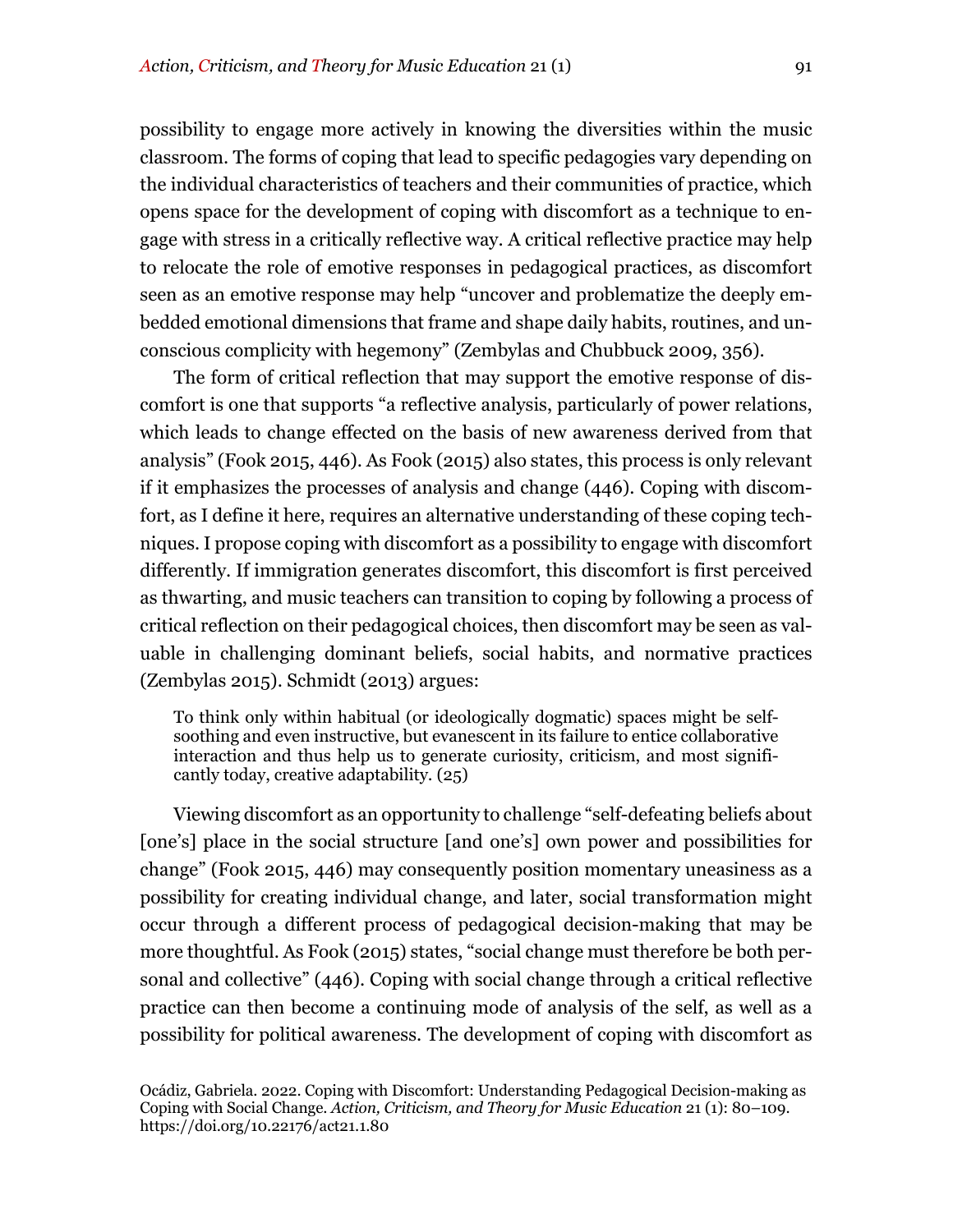an adaptive process infers a process of change based on the capacity of human beings to critically reflect on their assumptions, their discomfort related to changes in immigration patterns, and to adapt to global changes (Smit and Wandel 2006). Socio-environmental stressors offer spaces for critical reflection and interrogation of what it might mean to teach music—not to go back to previous practices and pedagogical traditions—but to find many ways to teach music in unceasingly changing social contexts.

## Coping with Discomfort Through a Continuous Critical Reflection

The processes of pedagogical decision-making may be understood as coping responses if discomfort (as a trigger for coping responses) becomes relevant by being perceived "as neither inherently oppressive nor liberatory, yet with the capacity to be both" (Cooper 1994, 435). Foucault (2000) defined an ethics of discomfort as:

Never to consent to being completely comfortable with one's own presuppositions … never to believe that a new fact will suffice to overturn them; never to imagine that one can change them like arbitrary axioms, remembering that in order to give them the necessary mobility one must have a distant view, but also look at what is nearby and all around oneself. To be very mindful that everything one perceives is evident only against a familiar and little-known horizon, that every certainty is sure only through the support of a ground that is always unexplored. (448)

This frame places discomfort in a double position: akin to emotive responses such as fear and stress (the generalized understanding of coping), while also potentially serving as an opportunity for transformation, thus making discomfort a means to critical reflection (the conceptualization of coping with discomfort that I suggest). Discomfort may help teachers seek within themselves ways to analyze their position, preconceptions, and assumptions that relate to changes in student population in their classrooms. Coping with discomfort, then, is not only one way in which teachers may adapt to new realities by acknowledging the diversities among their students, embracing differences and treating their students as raced, gendered, sexual, and classed individuals (Kumashiro 2002, 36), but also one way through which educators might be capable of recognizing their own diversities, which may in turn help them change their current practices in new social realities (Hess 2018, 29).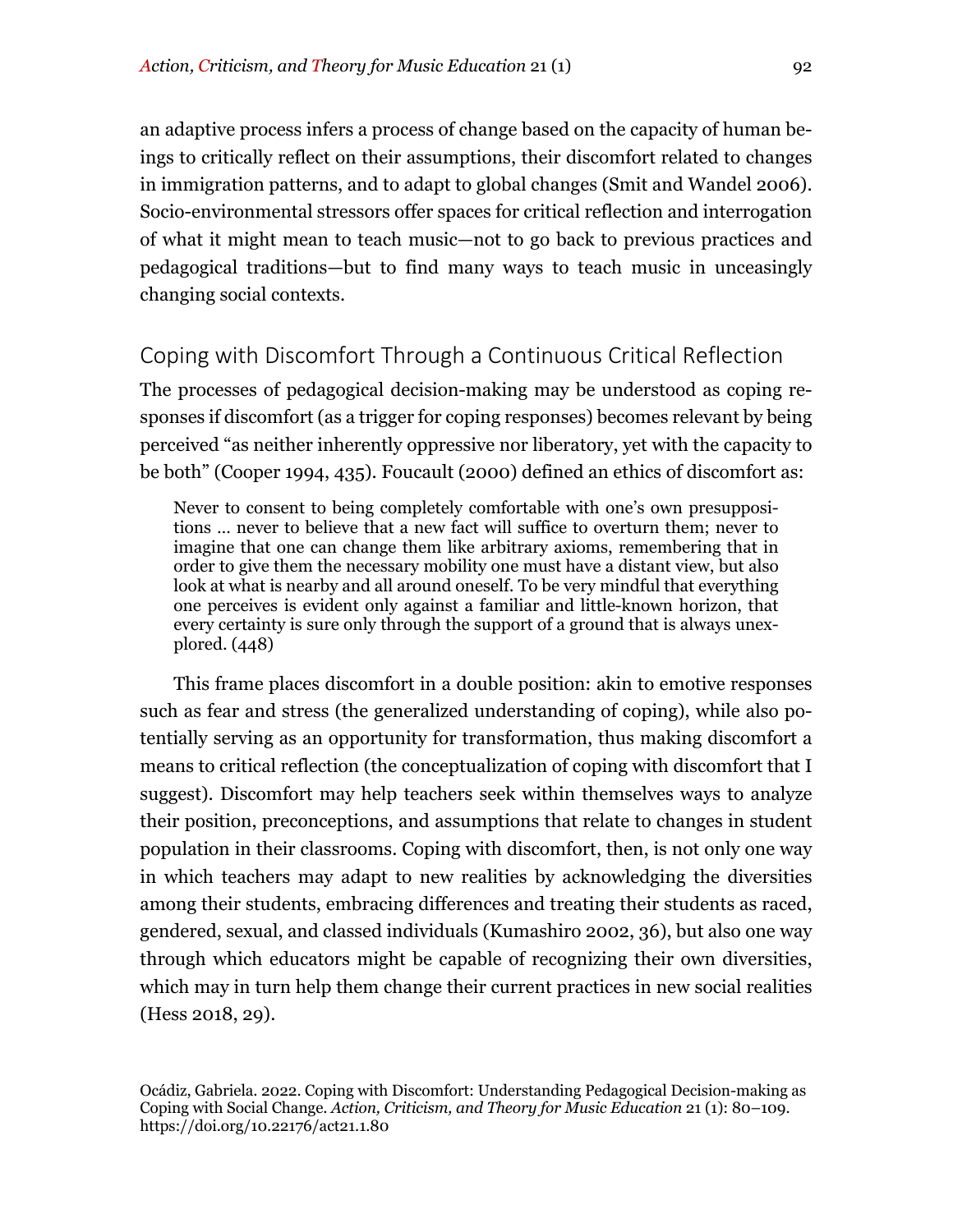By coping with discomfort, teachers may have agency over ignoring, suppressing, or engaging with the social change around them. Coping as a concept and process of critical reflection, as I suggest here, may also acknowledge the relevance of, but aims to avoid, those psychological mechanisms that seek to normalize changes. Music teachers who do not see a possibility to adapt, or who engage in reflective practices without following through by creating or imagining multiple forms of doing, may perpetuate damaging practices in music teaching. Music teachers who see a possibility to adapt may open their views and cope with discomfort as an acceptance of the need for a continuous critical reflective practice, complying with and contributing to the transformation of the liquid social world in which they live.

Without disregarding the importance of all possible coping responses such as palliative and direct-action techniques (adaptation cannot take place if overwhelming responses such as discomfort do not decrease), the reality of global migration and displacement today reminds us that mobility-directed change will remain, which in turn leads me to believe that music teachers who may be perceiving changes in demographics as discomforting may also continue ignoring their capacities for reflexivity. I argue that the possibility for music teachers to normalize changes to seek stability will be illusory, as discomfort and stress will remain present in the profession in one way or another. Engaging with social change by coping to "sooth one's practice" will not provide a way to respond to a society in transformation. This approach to coping may have consequences for others, especially for newcomer students who may be living discomfort themselves in their relocation to a new environment.

The philosophical and pragmatic implications of this conceptualization may range from discovering ways in which teachers can reflexively respond to changes in society, to how music educators can engage with immigration in a way that does not make them "cover up" or "put aside" the discomfort of interrogating themselves and their practice. My hope is that a new conceptual framework may help teachers to engage with it, possibly by consciously adapting and actively responding in more nuanced ways.

It is important to note that all the combinations and interactions of coping processes and mechanisms serve to produce specific effects in individuals, and therefore impact societies and institutions. As Bauman (2016) stated: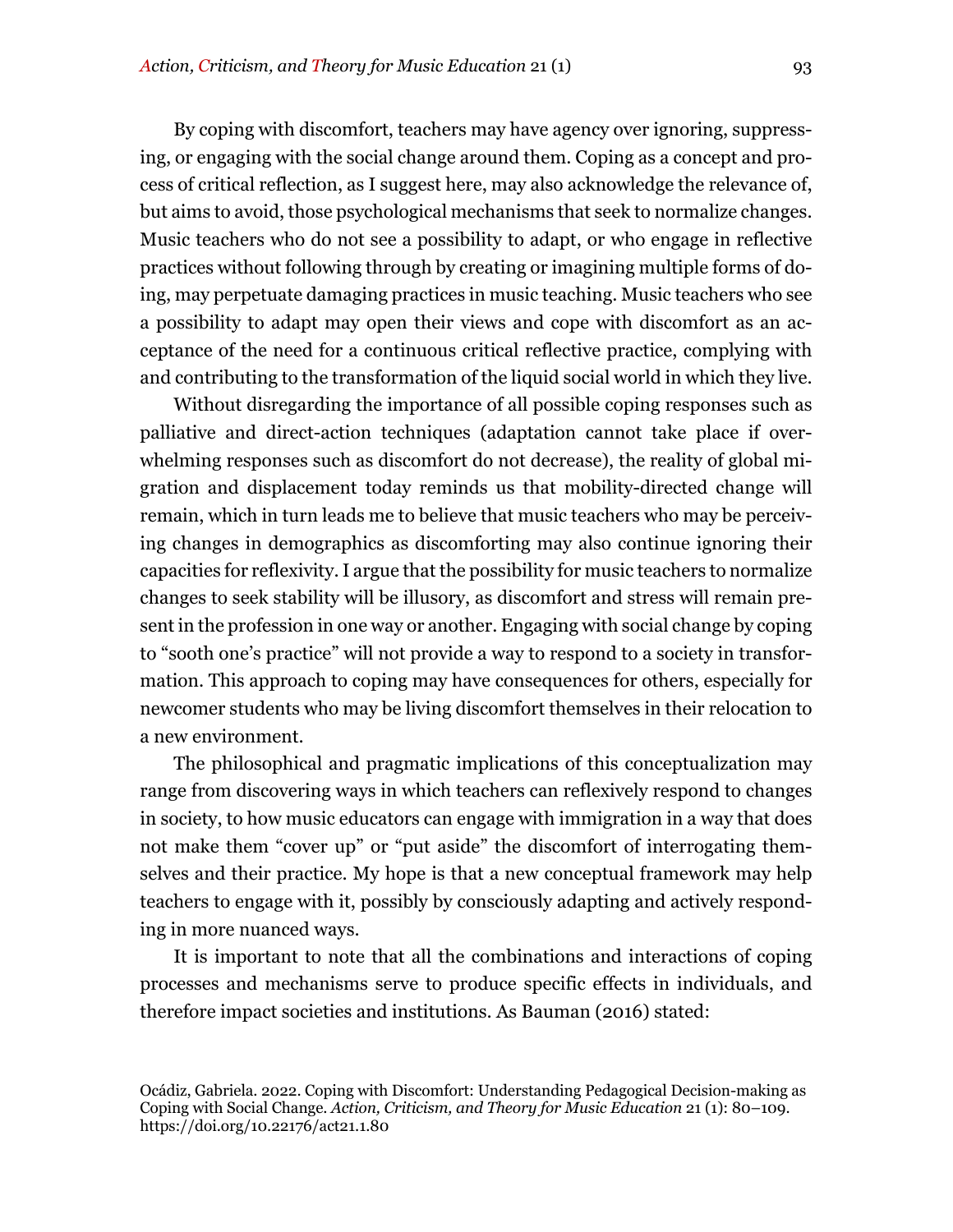I am fully aware that choosing this course [of action] is not a recipe for cloudless, trouble-free life and effortlessness in the task that demands our attention. It portends instead dauntingly lengthy, jolty and thorny times ahead. It is not likely to bring an instant relief to anxiety––it may even trigger, initially, yet more fears, and further exacerbate the extant suspicions and animosities. All the same, I don't believe there is an alternative, more comfortable and less risky, shortcut solution to the problem. (19)

Studying the implications of coping in music teaching practices is highly relevant for responding to societies in more nuanced ways.

## Engaging with Discomfort

Research with newcomers has focused mainly on understanding their sense of resilience, their processes of adaptation, of re-settling and re-location, and of struggle and transition—making distinctions of their needs based on the reasons and causes for their mobility (e.g., refugee or immigrant) (Karlsen 2014, 422; Marsh 2012, 93). How individuals living in social spaces undergoing transformation perceive the arrival of newcomers to their communities has not been studied to the same extent. By this, I mean how people who have lived in society and have not moved or resettled elsewhere respond to human mobility experienced in their communities.

The emotive responses and adaptive processes of newcomers is a subjective element of individual experience that must never be disregarded. In the context of this paper, however, I am placing attention on the possible adaptive processes lived by music teachers who are experiencing changes in their schools, particularly those music teachers who are not immigrants or refugees themselves and who have normalized lived changes in ways that do not serve their ability to creatively adapt. In this section, I draw from the professional experience of Louise, a music educator in Southern Ontario. Following a qualitative paradigm, I interviewed her on four different occasions, following semi-structured interview protocols for a larger research study (see Ocádiz Velázquez 2020). All interviews were audio-recorded and transcribed, and Louise is a pseudonym. The first interview occurred on January 17, 2019, and all of Louise's words in this article came from that interview. Her experiences suggested that her process of pedagogical decision-making may be influenced by multiple coping mechanisms that help her continue with her practice. Louise, therefore, helps me to combine all the notions mentioned in the previous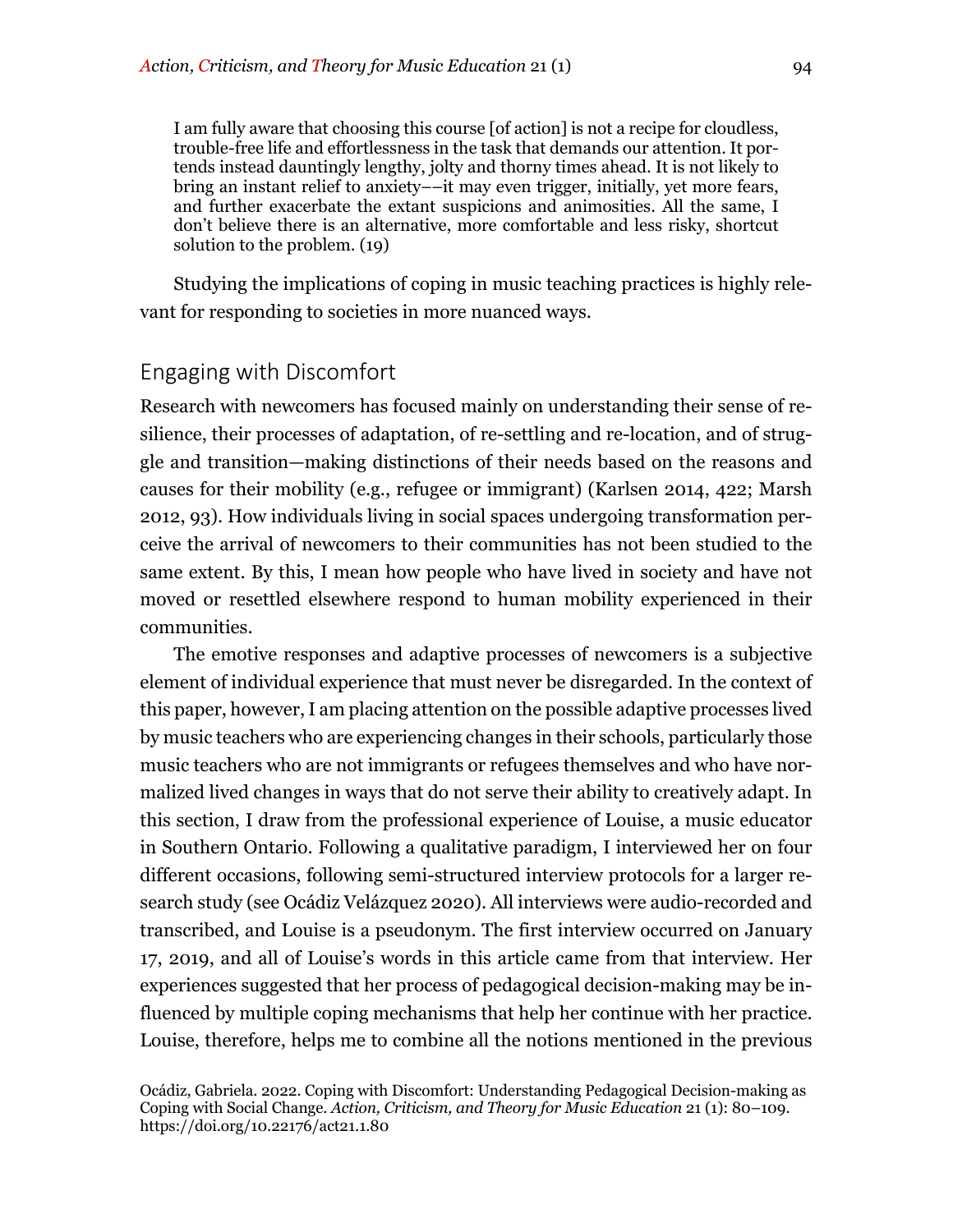sections and to theorize the concept of coping with discomfort directly in a music education context.

#### Louise's Voices

Louise taught a middle school (6th, 7th, and 8th grades) instrumental music program. For the past 5 years, she had experienced multiple changes in her school's demographic composition, and she was highly aware of the implications of immigration within her classroom. She recognized that immigration trends have changed over the past decade. During her interview on January 17, 2019, she commented:

Nowadays Canada has changed its immigration policies, and we are seeing a greater influx of people coming in from countries where they don't have instrumental music in their school system, at least not in the sense that we have it here … I am just sort of trying to navigate what it is that we do and how it is that we deliver it and making sure that we actually are doing our job delivering the curriculum but also meeting the needs of the kids in our room, which, you know, depending on the school where you teach and where is it in the city, and whatever, it can look completely different.

Louise verbalized a notion of discomfort. She was aware of the vicissitudes of social change and how they affected her practice. She recognized social contingency by expressing the country's change in immigration policies and how the government's response to larger social conflicts, at a macro level, also generated changes at a meso level in the reception of peoples from multiple countries into Canadian society. Therefore, at a micro level, she saw how this generated change in her school's community. Louise acknowledged the push to comply with statemandated documents such as curriculum but also understood that she must respond to the needs of the children in her classroom.

When Louise spoke about her classroom and explained her approach to making pedagogical decisions to teach music history, she sensed disjuncture based on the aforementioned factors. She saw race, ethnicity, and nationality by recognizing that "there are lots of students in the classroom who may be of Persian, Asian, or African descent." She further implied that perhaps there should be a distinct approach to teaching music history in a statement: "'those' musical heritages far outdate western classical." Such speech conveyed her view of students' backgrounds and how their heritages may play a role in her pedagogical decisions. Louise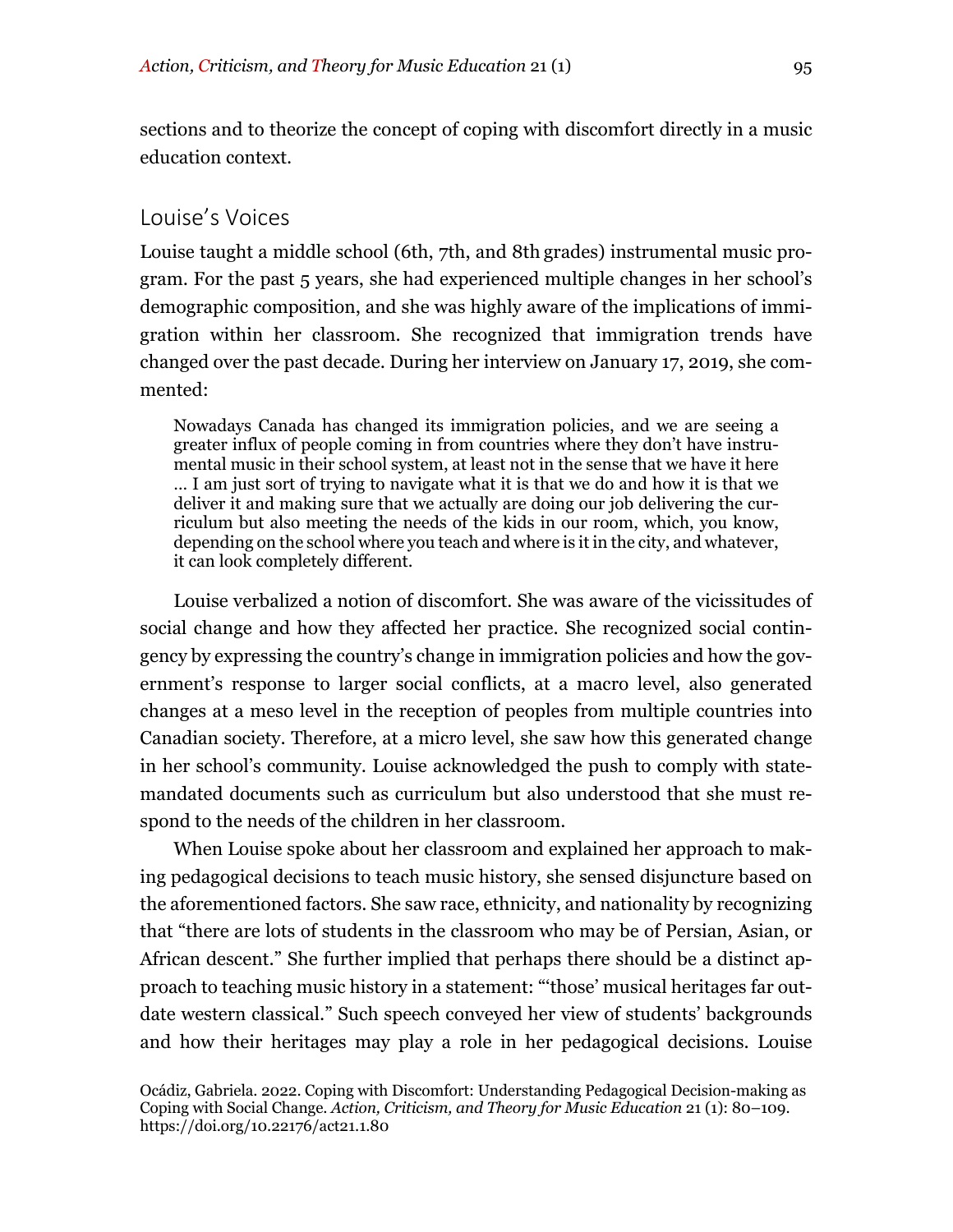expressed a need to acknowledge the existence of "other" musical traditions by saying that western classical music was not the first nor the last one to exist.

Louise's comparison of her experiences and realities with those assumed to be her students' incurred the risk of imagining that her students' cultures or practices represented a sense of unity or simplicity when contrasted with her own (Schmidt 2013, 25). I wonder, however, how this approach might be modified if Louise followed a critical reflective process to take more responsibility for her own situatedness and the impact of her decisions (Berger 2015, 220) with some kind of active response to this reality—a process that, instead of helping her preserve and maintain the practices she already knew, facilitated ways in which she might engage in practical changes.

Louise's coping mechanisms may have helped her grapple with the limitations she perceived as impacting her music classroom. Her capacity to articulate the challenges associated with immigration may be boundless, but there is also an unwillingness to engage in practical changes that may seem difficult, discomforting, or impossible (Hess 2018).

Louise also questioned her approach to teaching music history by saying: "there is always this little voice in my head that is like: okay you've said that ["that" being 'the other' musical heritages that existed before western music], but what are you going to do about it?" By stating that there was a "little voice" in her head that made her question what she was going to do, she may have been coping with the diversity in her classroom by suppressing or obviating her need to respond*.* Her need to change her practice may have been obscured by indications of impossibility.

Although transforming her teaching practices may have been discomforting, Louise recognized a need to navigate multiple layers and saw an "obligation" to include "culturally relevant" repertoire. As she said:

When I was going through teacher's ed., the big idea at the time was that of culturally relevant and responsive pedagogy. It was really something that was pushed at us very aggressively as teachers in teacher training, and it was really viewed as being at the forefront of what was the new wave of education. For a long time, it was a buzz word in the [name deleted] school board. Culturally relevant and responsive pedagogy was like a buzz word! Like the big thing everybody is on about! You know, thinking about the kids you have and responding to their … experiences through the materials that you are teaching.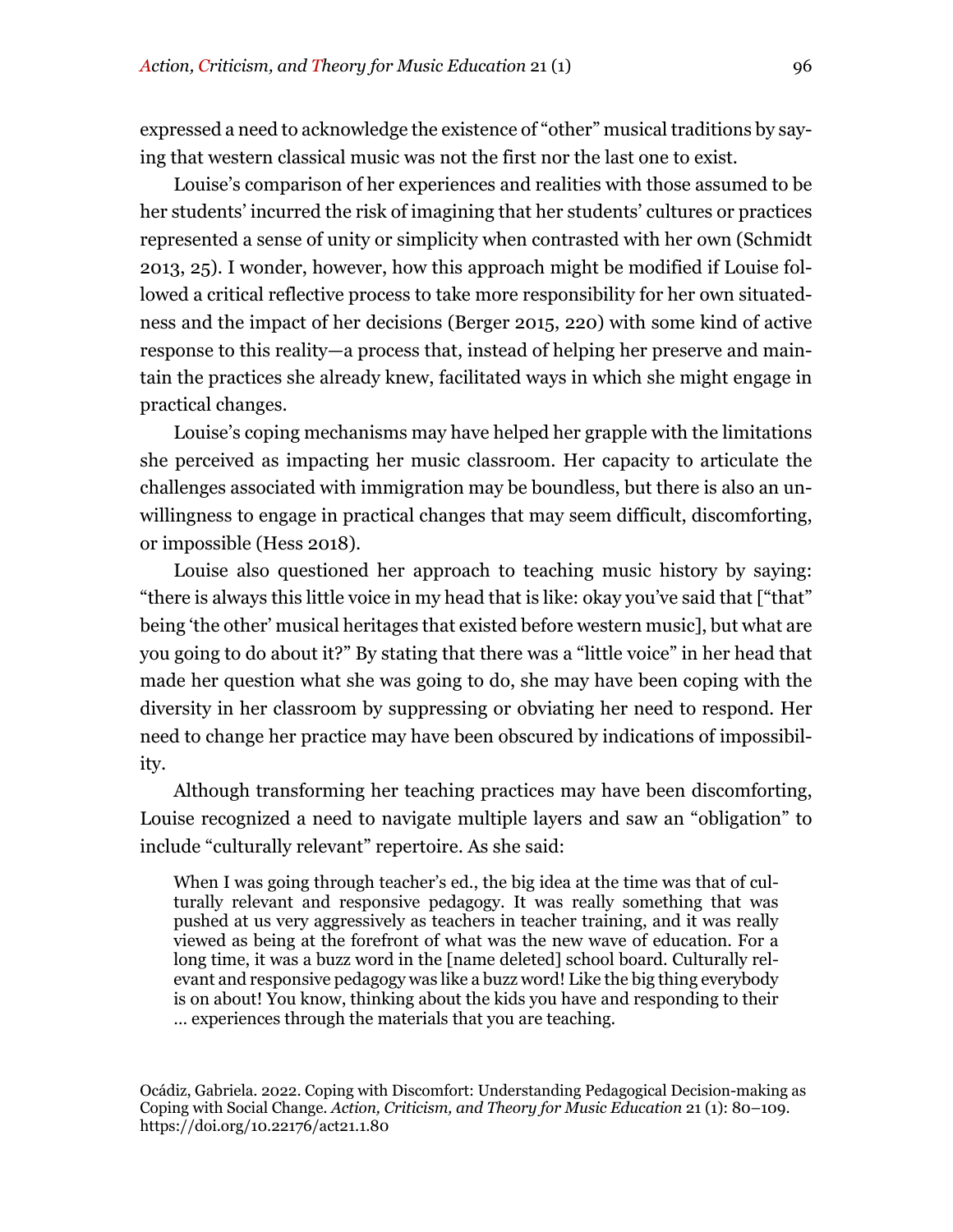Her ability to see the multiculturalities in her classroom was also shadowed by a perceived push in the system to "diversify materials and to represent 'other' cultures and 'other' belief systems through the visible materials in the classroom, and through the materials that the teachers are using for lessons and assignments." Her ways to cope with the discomfort of a hybridizing school community came from her need to preserve her own music traditions, showing a connection between personal experiences, emotive responses, and pedagogical decisions.

Louise talked about the challenges in teaching music:

Most of what we do is based on a singular structure in terms of learning to play an instrument. There are certain programs in the school board that have adopted steel pan, or … African drumming and things like that, but I think because the vast majority of music educators are founded in western classical training that's really … what we would lean on.

In such statements, in addition to showing hints of difficulty in adapting her practice, Louise also demonstrated an ability to reflect and question the system of which she was part, thus assuming some responsibility for the reproduction of a particular tradition of instrumental music teaching. She stated:

I have been trained in the tradition of western classical music; therefore, I will lean on to teaching western classical music; however, I question if I should be modifying the repertoire I use to teach musical concepts or ideas, or if I should modify the ideas I aim to teach.

Louise was capable of reflecting critically; her thought process portrayed awareness of her need to continually respond and actively change, but she also saw difficulties in adapting her practice to the realities of her students because of the musical tradition on which she saw her praxis bounded, as well as her own personal experiences with music education. She was not able to see herself as "capable of arranging learning spaces, which provide subjective resonance to the learning subjects that are supposed to commit desire and passion to learning in the service of [her] own subjective lifeline" (Krejsler 2007, 48 as cited in Karlsen 2019, 187)

Her questions speak to the nature of coping with discomfort. Paraphrasing Louise: should music teachers modify the repertoire they use to teach musical concepts or ideas, or should they modify their own conceptual frameworks as they teach? I add one more question: how can music teachers see themselves as possible agents for engaging with the social change around them through their frameworks, ideas, repertoires, concepts, and pedagogies?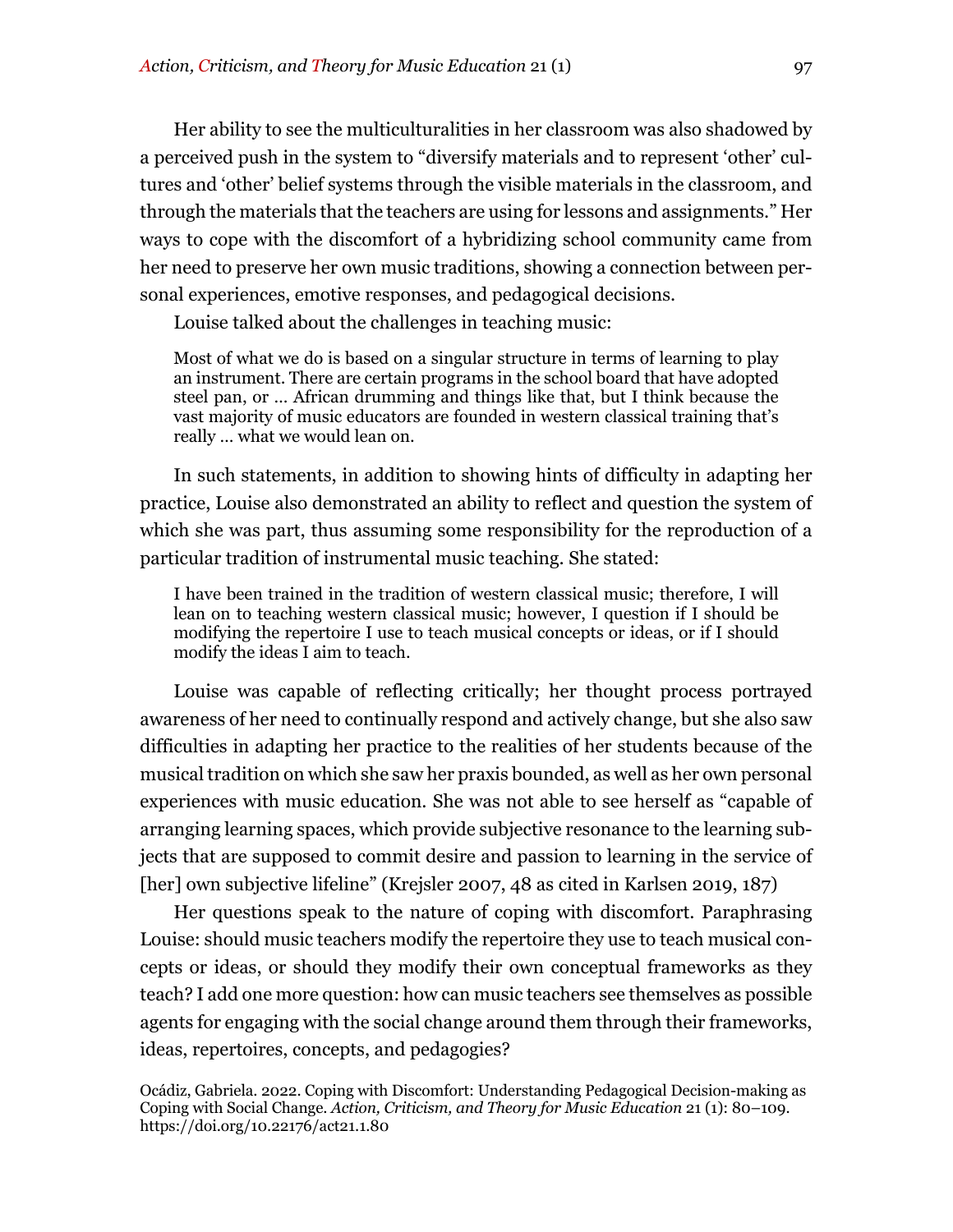Engaging with discomfort implies that music educators must leave their own precious conceptions behind in order to move forward. The dualistic controversies that can be found in a notion such as coping with discomfort suggest relinquishing valuable practices and continuing "to run" (metaphorically), but they also suggest a need for critical awareness, willingness to struggle, and predisposition to creative adaptability. In this way, the complexity of coping mechanisms and the role that coping with discomfort could take may be exposed, reimagined, and may be seen as crucial to continue transforming music education.

Louise's thinking allowed her to acknowledge the existence of opportunities to engage with her newcomer students; however, the pedagogies she embraced were obscured by a conglomerate of fixed notions that impeded more active responses to social change. I do not mean that she was not responsive; her pedagogies indicated that she was responsive within the limitations of a discomfort understood as unproductive and coping only as palliative. Louise's responses add to this philosophical framework the possibility for reimagining a productive notion of coping that not only allows teachers to continue with their practices but also to change. Her way of thinking suggests that music teachers can engage in processes of pedagogical decision-making that are actively and continually responsive to social change, and that (merely) coping as a momentary response is not enough.

Louise, while working in one of the most diverse cities in Canada, reflected on her pedagogical decisions that sought to be inclusive: "When the kids hit my class, it doesn't matter if they are special ed, or if they've been labeled ESL, doesn't matter if they are gifted. They are all at the same knowledge base." In using a directaction strategy to cope with the diversities within her classroom, Louise may have suppressed her own opportunities to engage pedagogically by assuming that all newcomer students or ESL students, all students with disability, and all "gifted" students have the same needs (Bradley 2015, 190). Her pedagogical actions may have, therefore, curtailed differences of language, ethnicity, and sociocultural norms and perhaps, within a social justice framework, incited colorblindness and reproduced silence (Bradley 2007; Schofield 2010) in multiple ways.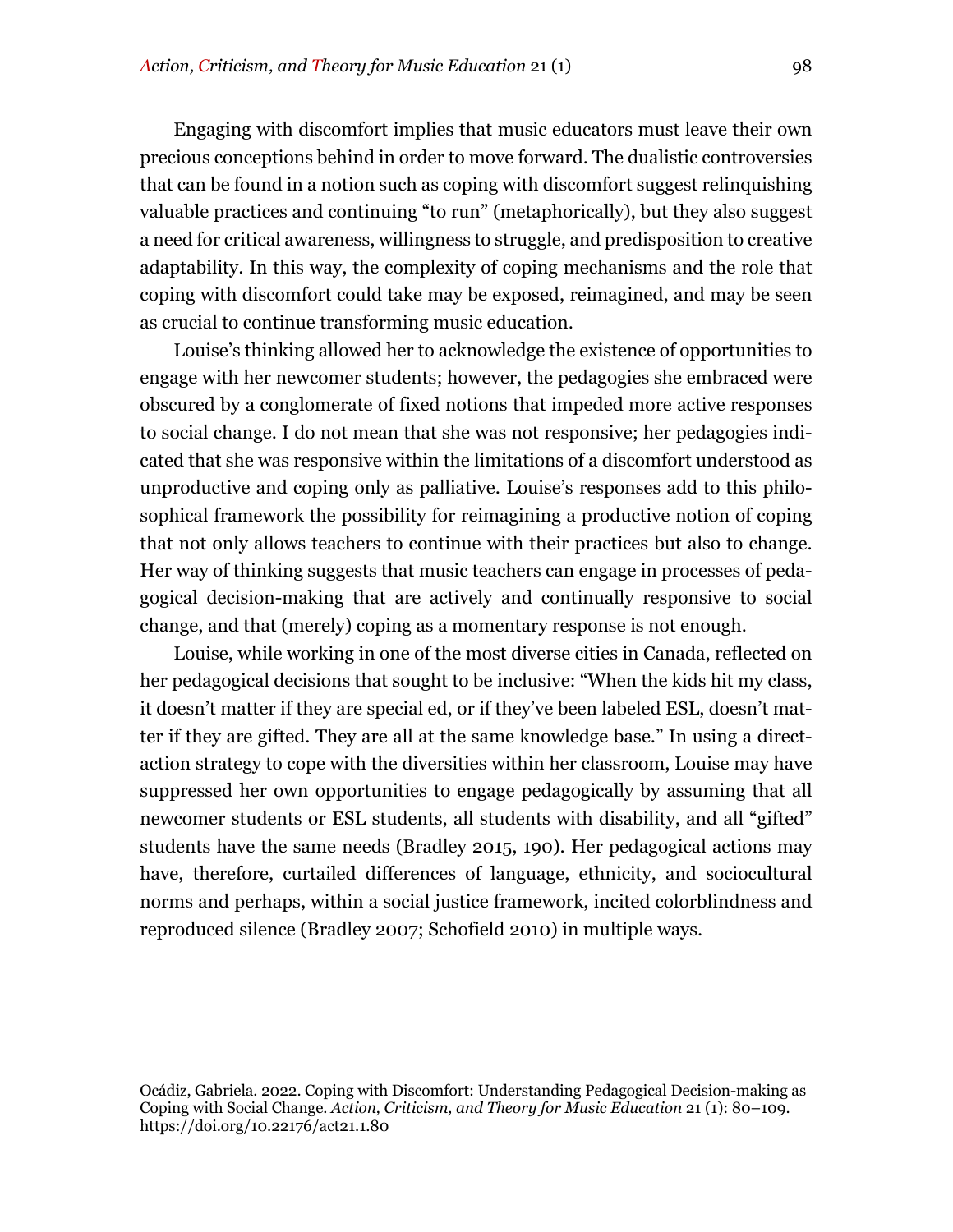## Coping with Discomfort as Possibility to Modify Music Teaching Praxis

Louise represents only one music teacher's perceptions, experiences, and realities. Through her example, it is possible to theorize a distinct approach to coping and discomfort. Her struggles, challenges, and limitations provide only one view of the discomforts that immigration may generate in music education. Louise's reality helps me to place the notion of coping with discomfort in a school music education context. I reiterate that engaging with change in distinct ways is possible: I reimagine engaging with newcomer students who bring multiple backgrounds and heritages into the music classroom, suggest the possibility of breaking through perceived immutable music traditions, and place discomfort as crucial to critically reflecting and changing pedagogical orientations in hybrid liquid societies rather than as a limitation.

The speed with which liquid modern societies move generates paradoxes based on the emerging regimes of globalization and historical colonialism: "mobile capital, mobile production and distribution, mobile populations, and mobile cultures" (Suárez-Orozco 2012, 3). The speed with which individuals adjust, however, may be slower and highly complex compared to that of a larger global context. Newcomers will continue to be expected to cope with the difficulties of resettlement; however, the purpose of this article is to acknowledge that music teachers may also be coping with the difficulties of immigration and to provide more spaces for dialogue and understanding. Newcomers and non-newcomers experience social change in distinct ways. The motivation for initial responses towards the expectation of quickly adapting and adjusting to immigration (Zembylas 2015) is crucial for establishing parallel relationships between processes that may require rupture as much as balance (Schmidt 2013).

Classrooms may be envisioned as open "spaces" where "music is less institutional" and where creativity is strongly "constructed as a near given, that music learning and teaching [only] depends on communicative spaces where interaction between divergent, non-consensual, and unfamiliar thinking are found" (Schmidt 2013, 28). Stauffer (2012) argues, however, that "music education has become a place-bound concept," and some theoretical frameworks "tend to keep music education 'in place' and to discourage practitioners from engaging in conversations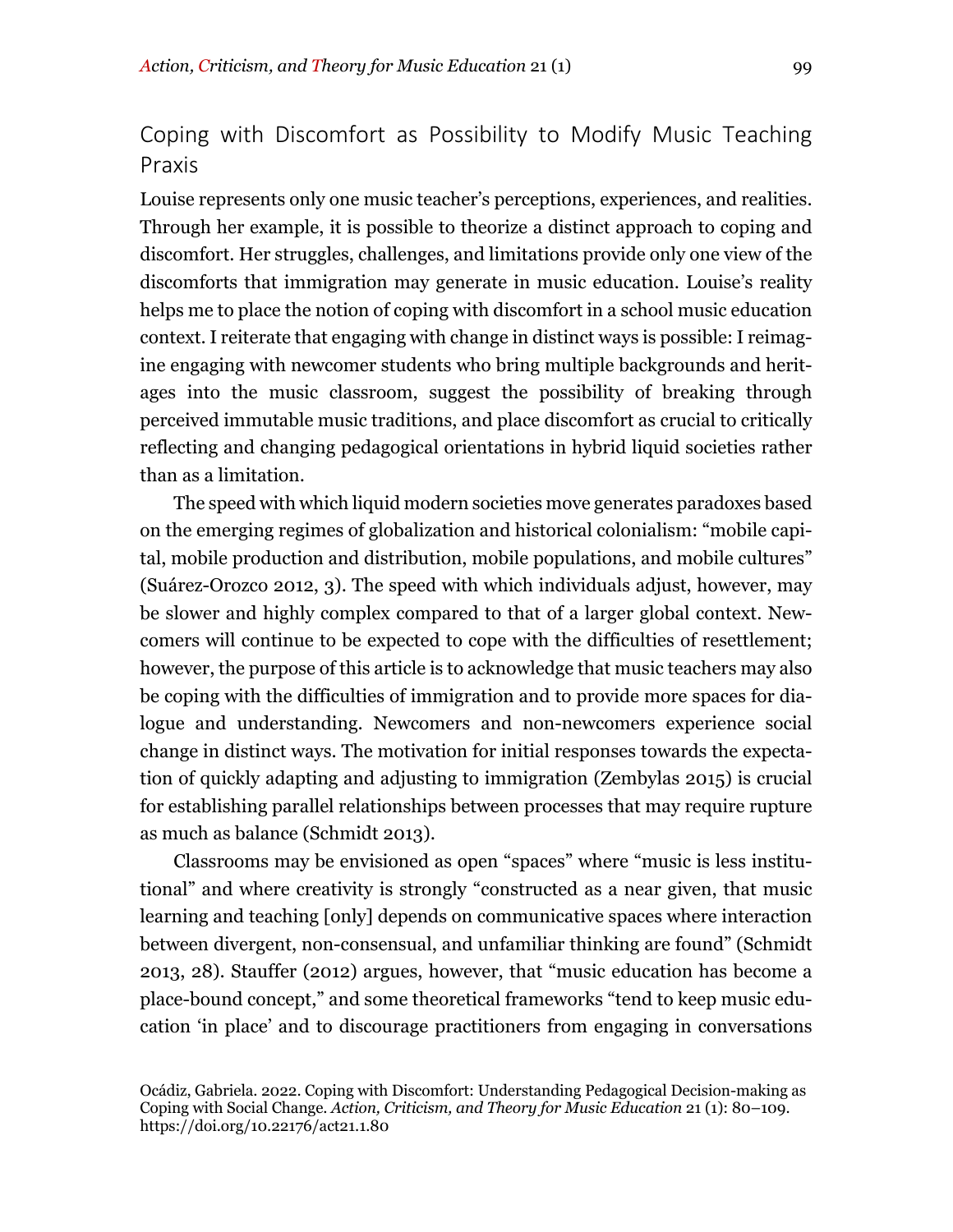that point to change" (436). Acknowledging the possible existence of coping mechanisms that facilitate teachers' continuation of their practice without problematizing discourse and practice may hinder possibilities for transforming music education. Coping with discomfort aims to open philosophical engagements with music teaching and learning in growingly diverse settings. I envision music classrooms—where teachers cope with discomfort originated by immigration—as places to speak, reflect, and critique found differences, variants, and mainstream discourses, not only through repertoire and verbal acknowledgement of preconceptions and understandings, but through their active practice within discomfort.

New social contexts will likely push individuals to follow significant adaptation processes, possibly demanding the development of new or different forms to address cultural understandings, personal and emotive reactions, and their pedagogical decisions. It is crucial to accept that some music teachers may continue to rely on coping mechanisms that facilitate their work in a changing society. I have suggested, however, that in liquid societies, music teachers with little to no previous involvement with newcomer students can choose to cope with change by ignoring or suppressing experiences to ease their practice, and this will not be sufficient if music education is to be responsive to the social change more pressingly experienced. I have also suggested, as an alternative, that music teachers may cope with discomfort by engaging with their actions' implications for newcomer students through reflexivity, taking responsibility for their own pedagogical decisions and approaches (Berger 2015, 230).

Questions remain about the possibilities for engaging differently through actions with newly arrived children and youth in music classrooms and students' processes of lived discomfort (Karlsen 2014; Saether 2008; Marsh 2012, 2017; Westerlund, Partti, and Karlsen 2015). This article, based on an interpretation of societies as liquid, only conceptualized the pedagogical and coping responses I have attempted to explain and thereby inform music teachers. Within the realm of music education, music teachers, music teacher educators, and scholars may learn from the notion of coping with discomfort if they work within the following conditions: (a) music teachers who receive newcomer students into their classrooms and communities, (b) music teachers who have not yet discovered their capabilities to engage with newcomer students, (c) music teachers who oversimplify their engagements with newcomer students, or (d) music teachers who do not see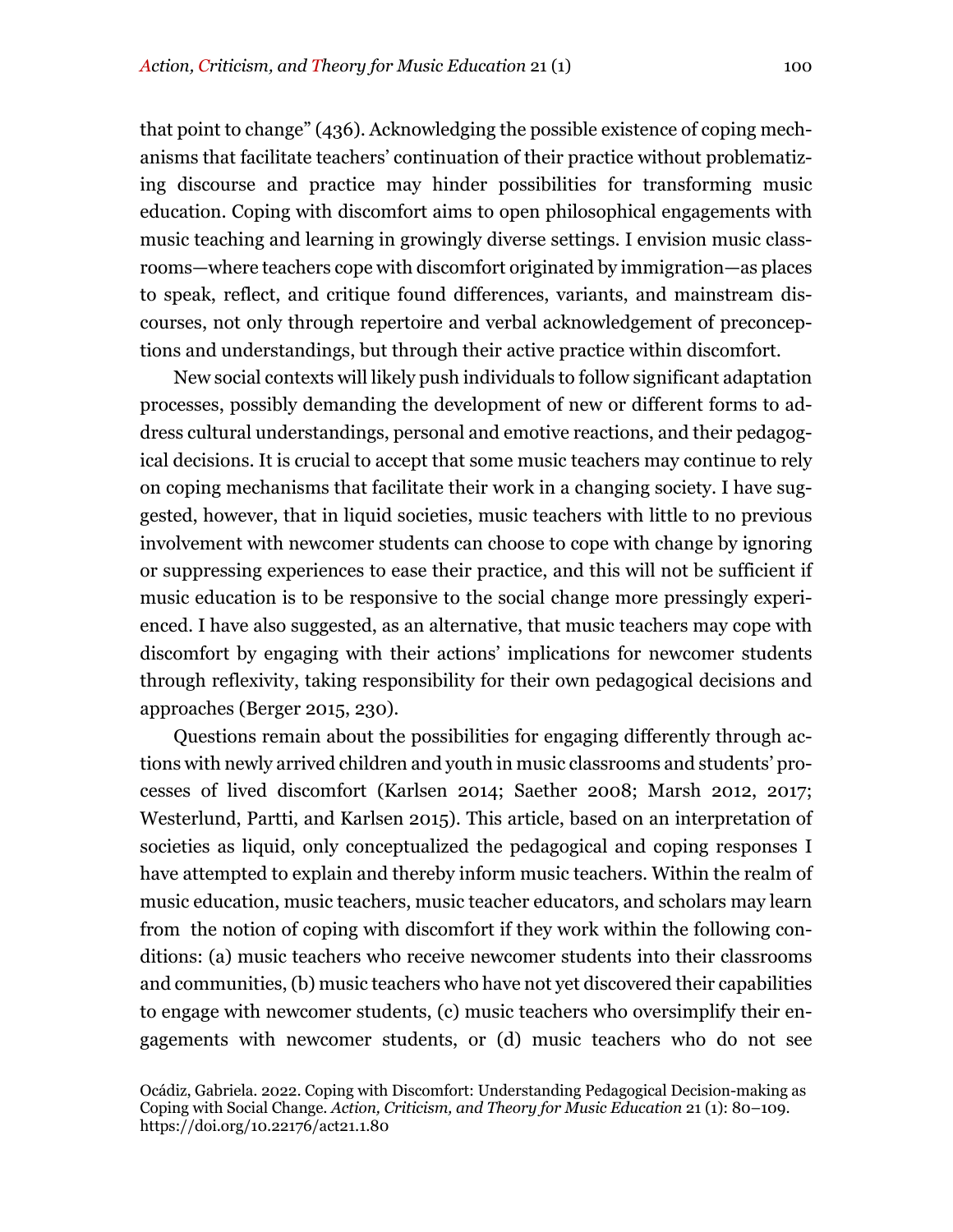possibilities to engage in multiple ways or who attempt to normalize changes through their pedagogies. Investigating the particularities of each of these conditions may help develop theoretical understandings that explain the possible pedagogical connections and interactions that can occur dynamically and in mutual reciprocity between music teachers and their newcomer students.

To reiterate, I conceive of coping as a vehicle for a pedagogical decision process that may help music teachers to engage with the social tides of instability that are present in our world. Discomfort, viewed not as a momentary state but as the beginning of a continuous critically reflective practice, helps in understanding music education as founded on an acceptance that nothing will be as it was (Foucault 2000, 448), that nothing is ever supposed to remain static (Bauman 2005), and thus, no pedagogy is ever supposed to be the same for everyone.

The concept of coping with discomfort can be both a way to engage or to obviate discomfort; however, as Schmidt (2013) has written, "difference that remains different" (23), or in this case, discomfort that remains uncomfortable, may help music teachers attend to the ways in which they come to understand said discomfort. Music educators can then be the social actors who judge this concept as pertinent or commonsensical to their own specific realities. The dissonance that these two words (*coping* and *discomfort*) may generate also illustrates how our attention to polarities makes possible our dispositions to engage in critical dialogue; therefore, it seems pertinent and constructive to stop thinking about music education practices as "dictums of hierarchical value" (Schmidt 2013, 24). Rather, we should think of music education using frameworks that compare*,* or "make sense—and make new sense—of educational and musical events, products and interactions" so that there is more space to "understand cultural dispositions, political structures and contemporary economic mandates" (Schmidt 2013, 24).

Conceptualizations such as this one may provide a framework to continue understanding the complexities of the productivity of dissonant experiences in music education, to teach and learn music in societies that are likely to undergo change, not only by coping with the civil unrest that is lived more pressingly, but by coping with discomfort—acknowledging that transformation can be continuous, and that responses are available to us if discomfort is perceived as an opportunity for reflexivity. Interrogating, reflecting, and adapting liquidly to social change then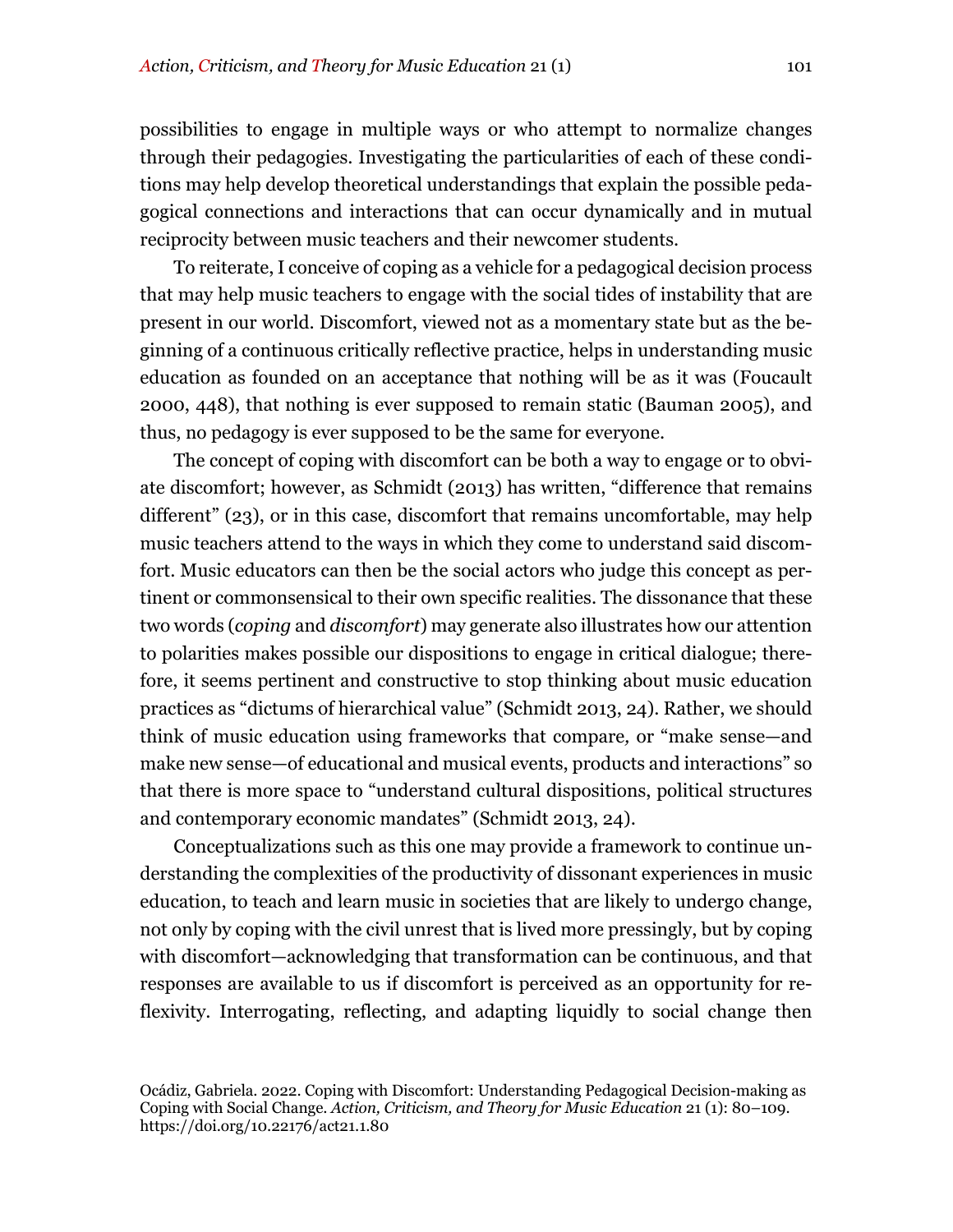becomes a necessity in order to respond pedagogically to the needs of newcomer students.

Coping with discomfort offers a possible way to think about the processes that occur while facing human mobility, not as a perceived force that intensifies labor in the teaching profession, but as a way to counteract "the reduction of professionalism as the amassing of technical know-how and to support pedagogical and creative autonomy within classrooms" (Schmidt 2013, 28); more so, coping offers an "ethos of experimentation that is oriented toward carving out spaces for resistance and reconstruction here and now" (Coté, Day, and de Peuter 2007, 317). Consequently, teachers may cope with discomfort to rethink their practices, and to envision and reconstruct their music teaching spaces and practices actively and endlessly.

## About the Author

Gabriela Ocádiz graduated in 2020 with a PhD in Music Education from Western University. She is an active music educator, researcher, and scholar. Gabriela was a Limited Duties Professor at the Don Wright Faculty of Music at Western University from 2019-2021, teaching the course "Teaching and Learning Music," and Sessional Faculty at McMaster University in 2019, teaching the course "Elementary Music Education." In addition, she teaches early childhood classes with a Kodály approach at Forest City String Education (FCSE) and develops and implements music education programs with newcomers to Canada in collaboration with community centres. Her research has focused on examining the experiences and practices of music teachers in community and school settings in social contexts in transformation due to human mobility. Gabriela received her bachelor's in music education from the *Universidad Nacional Autónoma de México* (UNAM) in Mexico, and her master's in Music and Kodály certification from Colorado State University in the United States.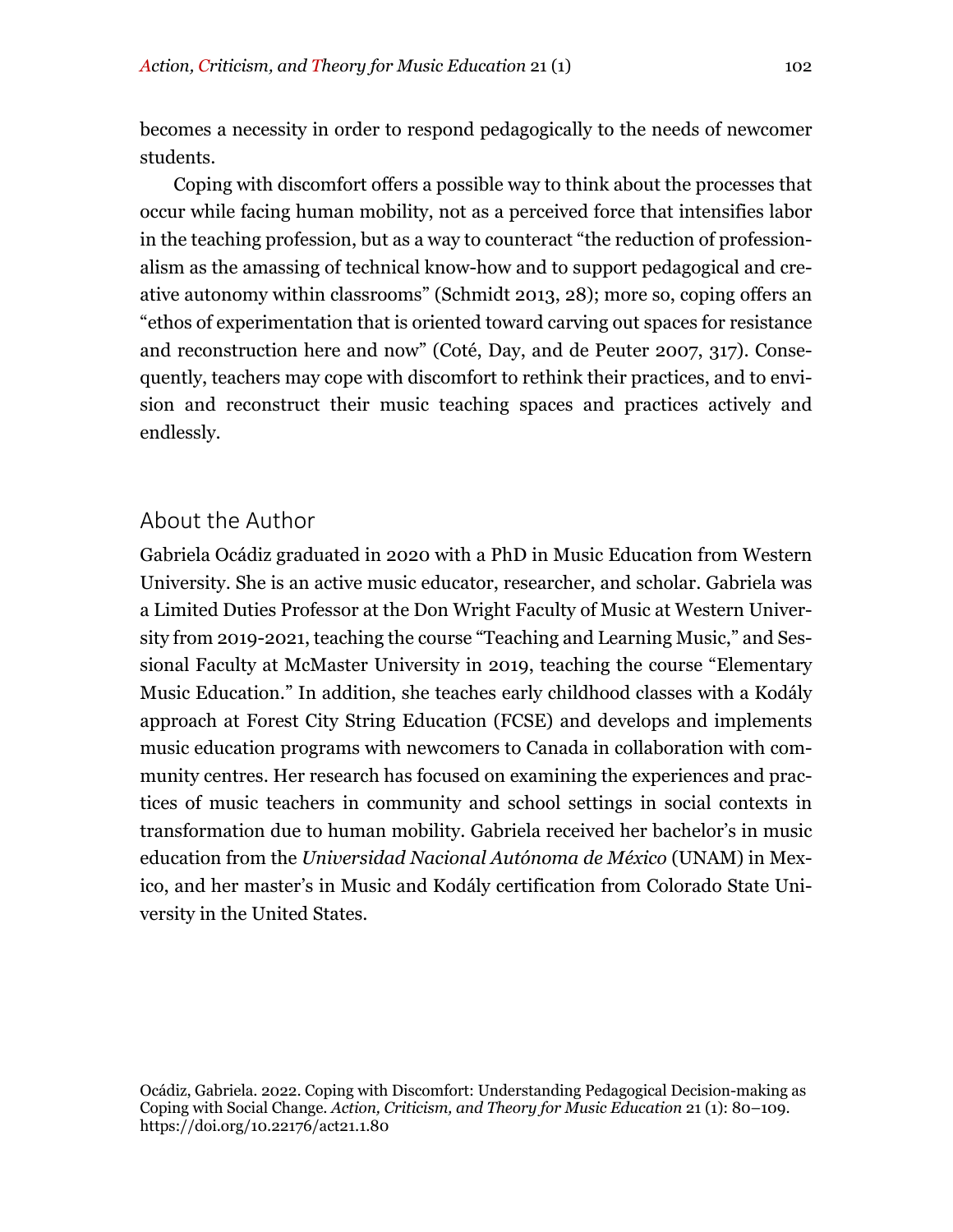#### References

- Abril, Carlos. 2006. Learning outcomes of two approaches to multicultural music education. *International Journal of Music Education* 24 (1): 30–42. https:// doi.org/10.1177/0255761406063103
- Allsup, Randall E. 2003. Transformational education and critical music pedagogy: Examining the link between culture and learning. *Music Education Research* 5 (1): 5–12. https://doi.org/10.1080/14613800307104
- Anderson, Benedict. 1991. *Imagined communities: Reflections on the origin and spread of nationalism*. London, UK: Verso.
- Apple, Michael W. 2013. *Can education change society?* New York, NY: Routledge.
- Bandura, Albert. 1978. The self-system in reciprocal determinism. *American Psychologist* 33 (4): 344–58. http://dx.doi.org/10.1037/0003-066X.33.4.344
- Barrett, Margaret S., and Sandra L. Stauffer. 2012. *Narrative soundings: An anthology of narrative inquiry in music education.* New York: Springer Science & Business Media.
- Bauman, Zygmunt. 2005. *Liquid life*. Cambridge, MA: Polity Press.
- Bauman, Zygmunt. 2012. *Liquid modernity*. Cambridge, MA: Polity Press.
- Bauman, Zygmunt. 2016. *Strangers at our door*. Cambridge, MA: Polity Press.
- Benedict, Cathy. 2007. Chasing legitimacy: The US National Music Standards viewed through a critical theorist framework. *Music Education Research* 8 (1): 3–16. https://doi.org/10.1080/14613800600570686
- Berger, Roni. 2015. Now I see it, now I don't: Researcher's position and reflexivity in qualitative research. *Qualitative Research* 15 (2): 21–34. https://doi.org/ 10.1177%2F1468794112468475
- Birjandian, Fariborz. 2005. A practitioner's view: Integration and civic participation. *Canadian Issues* (Summer): 22–4. http://search.proquest.com.proxy1. lib.uwo.ca/docview/208682269?accountid=15115
- Bloemraad, Irene, Anna Korteweg, and Gökçe Yurdakul. 2008. Citizenship and immigration: multiculturalism, assimilation, and challenges to the nation-state. *Annual Review of Sociology* 34 (1): 154–79. https://doi.org/10.1146/annurev.soc.34.040507.134608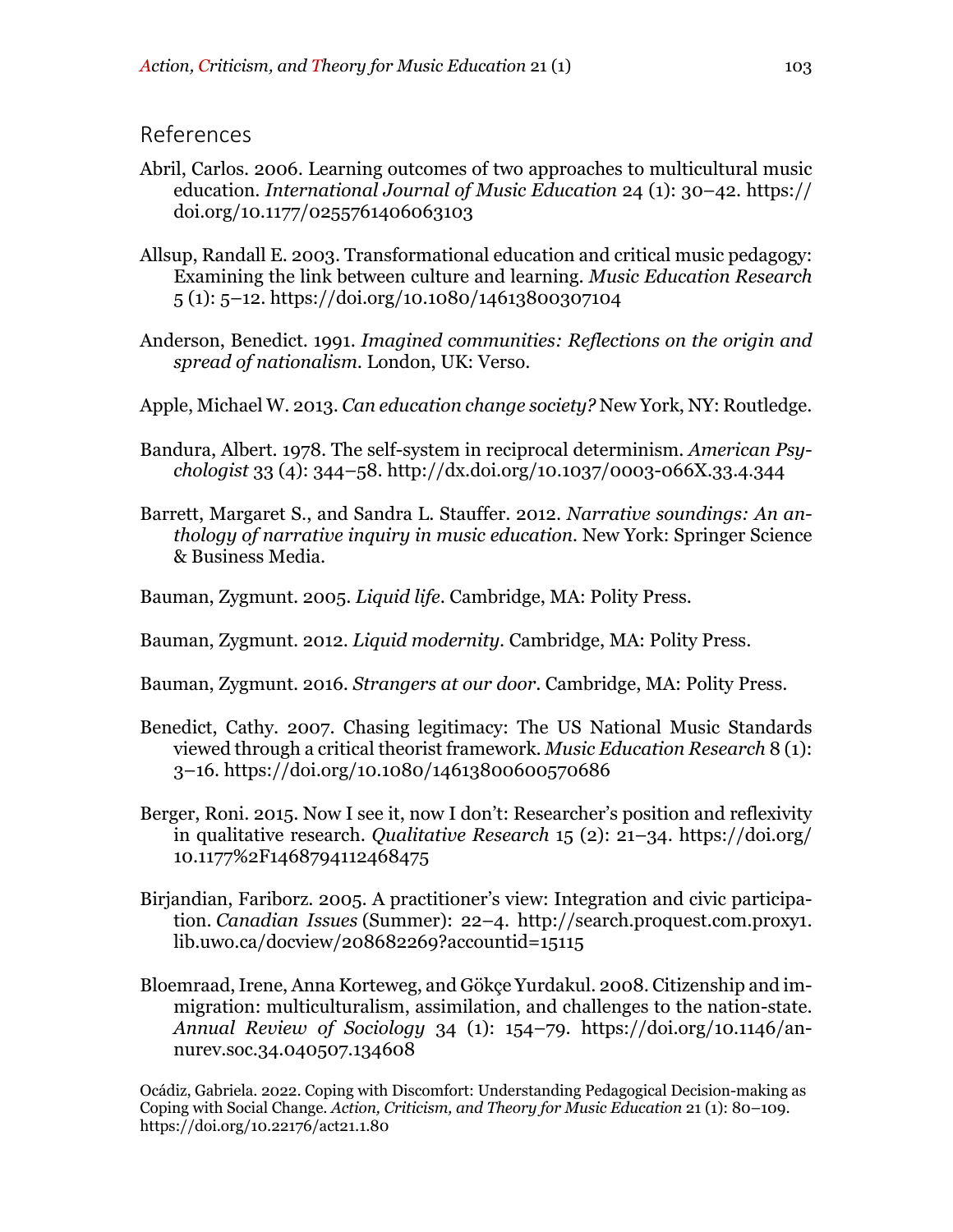- Bradley, Deborah. 2007. The sounds of silence: Talking race in music education. *Action, Criticism, and Theory for Music Education* 6 (4): 132–62. http:// act.maydaygroup.org/articles/Bradley6\_4.pdf
- Bradley, Deborah. 2009a. Oh, that magic feeling! Multicultural human subjectivity, community, and fascism's footprints. *Philosophy of Music Education Review* 17 (1): 56–74. https://www.jstor.org/stable/40327310
- Bradley, Deborah. 2009b. Global song, global citizens? The world constructed in world music choral publications. In *Exploring social justice: How music education might matter*, edited by Elizabeth Gould, June Countryman, Charlene Morton and Leslie S. Rose, 105–20. Toronto: Canadian Music Educators' Association.
- Bradley, Deborah. 2015. Hidden in plain sight: Race and racism in music education. In *The Oxford handbook of social justice in music education,* edited by Cathy Benedict, Patrick Schmidt, Gary Spruce and Paul Woodford, 190–203. New York, NY: Oxford University Press.
- Chase, Susan. 2011. Narrative inquiry: Still a field in the making. In *The SAGE handbook of qualitative research*, edited by Norman K. Denzin, and Yvonna. S. Lincoln, 421–34. Thousand Oaks, CA: Sage.
- Contreras, Reynaldo. 2002. The impact of immigration policy on education reform: Implications for the new millennium. *Education and Urban Society* 34 (2): 134–55. https://doi.org/10.1177%2F0013124502034002002
- Cooper, Davina. 1994. Productive, relational and everywhere? Conceptualising power and resistance within Foucauldian feminism. *Sociology* 28 (2): 435–54. https://doi.org/10.1177%2F0038038594028002005
- Coté, Mark, Richard Day, and Greig de Peuter. 2007. Utopian pedagogy: Creating radical alternatives in the neoliberal age. *Review of Education, Pedagogy, and Cultural Studies* 29 (4): 317–36. https://doi.org/10.1080/10714410701291129
- Dei, George S. 2006. Introduction: Mapping the terrain—Towards a new politics of resistance. In *Anti-colonialism and education: The politics of resistance*, edited by George S. Dei and Arlo Kempf, 1–23. Rotterdam, The Netherlands: Sense Publishers.
- Dei, George S. 2012. Indigenous anti-colonial knowledge as "heritage knowledge" for promoting Black/African education in diasporic contexts. *Decolonization: Indigeneity, Education & Society* 1 (1): 102–19. https://jps.library.utoronto. ca/index.php/des/article/view/18631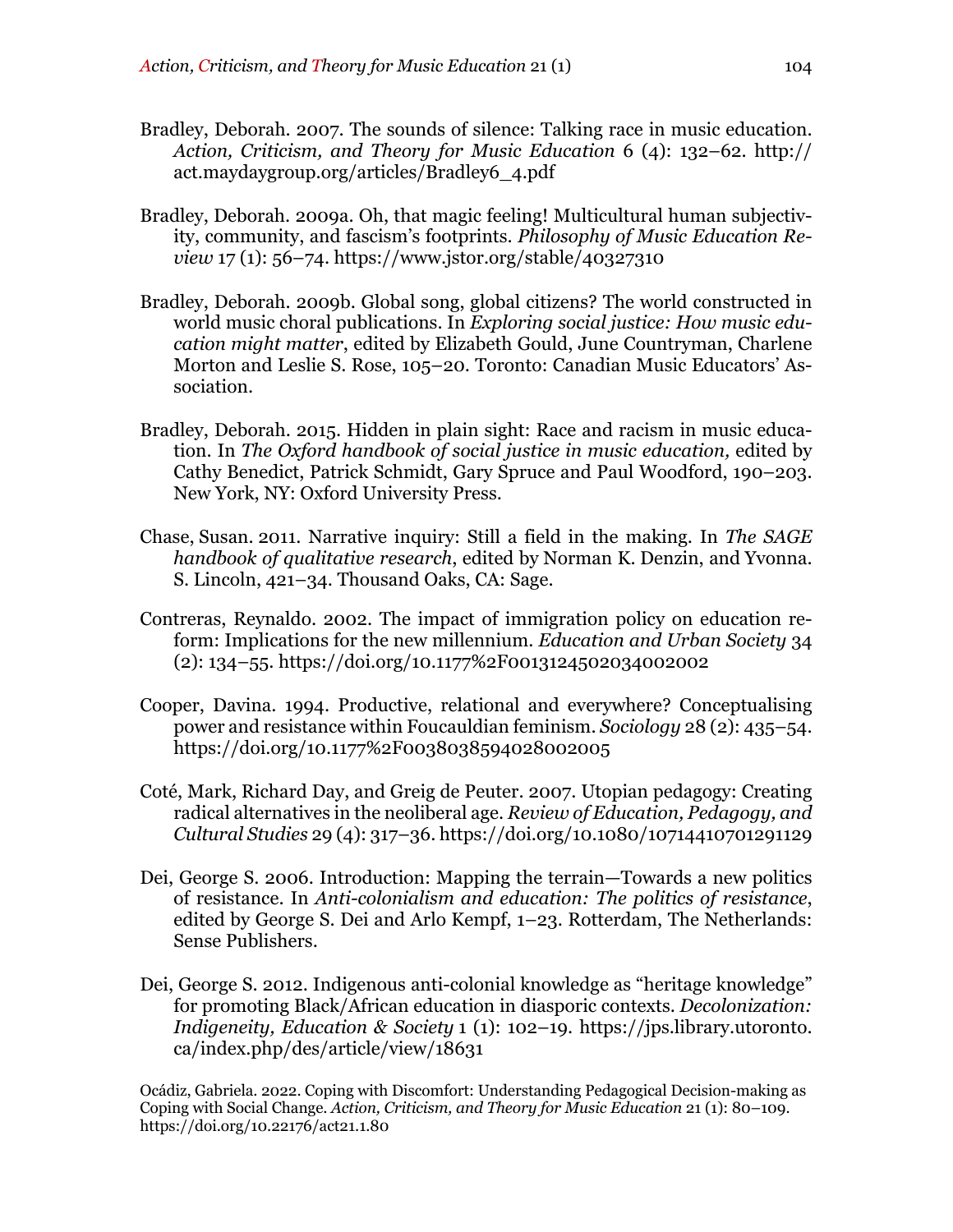- El-Bialy, Rowan, and Shree Mulay. 2018. Microaggression and everyday resistance in narratives of refugee resettlement. *Migration Studies* 6 (1): 1–26. https://doi.org/10.1093/migration/mny041
- Escafré-Dublet, Angéline. 2014. *Mainstreaming immigrant integration policy in France*: *Education, employment and social cohesion initiatives.* Retrieved from Migration Policy Institute website: https://www.migrationpolicy.org/research/mainstreaming-immigrant-integration-policy-france-education-employment-and-social-cohesion
- Fleras, Augie. 2015. *Immigration Canada: Evolving realities and emerging challenges in a postnational world*. Vancouver, BC: UBC Press.
- Folkman, Susan, and Richard Lazarus. 1985. If it changes it must be a process: Study of emotion and coping during three stages of a college examination. *Journal of Personality and Social Psychology* 48 (150): 150–70. https:// webs.wofford.edu/steinmetzkr/Teaching/Psy150/Lecture%20PDFs/Coping.pdf
- Fook, Jan. 2015. Reflective practice and critical reflection. In *Handbook for practice learning in social work and social care*, edited by Joyce Lishman. 440– 54. London: Jessica Kingsley Publishers.
- Foucault, Michel. 2000. *Power: The essential works of Michel Foucault 1954– 1984, Vol. 3*., edited by James. D. Faubion, Robert Hurley, trans. New York, NY: The New Press.
- Heckman, Friedrich. 2016. *Understanding the creation of public consensus: Migration and integration in Germany, 2005 to 2015*. https://www.migrationpolicy.org/research/understanding-creation-public-consensus-migrationand-integration-germany-2005-2015
- Hess, Juliet. 2017. Critiquing the critical: The casualties and paradoxes of critical pedagogy in music education. *Philosophy of Music Education Review* 25 (2): 171–91. https://doi.org/10.2979/philmusieducrevi.25.2.05
- Hess, Juliet. 2018. A "discomfortable" approach to music education: Re-envisioning the "strange encounter." *Philosophy of Music Education Review* 26 (1): 24–45. https://doi.org/ 10.2979/philmusieducrevi.26.1.03
- Jones. Phillip W. 1998. Globalisation and internationalism: Democratic prospects for world education. *Comparative Education* 34 (2): 143–55. https://doi.org/ 10.1080/03050069828243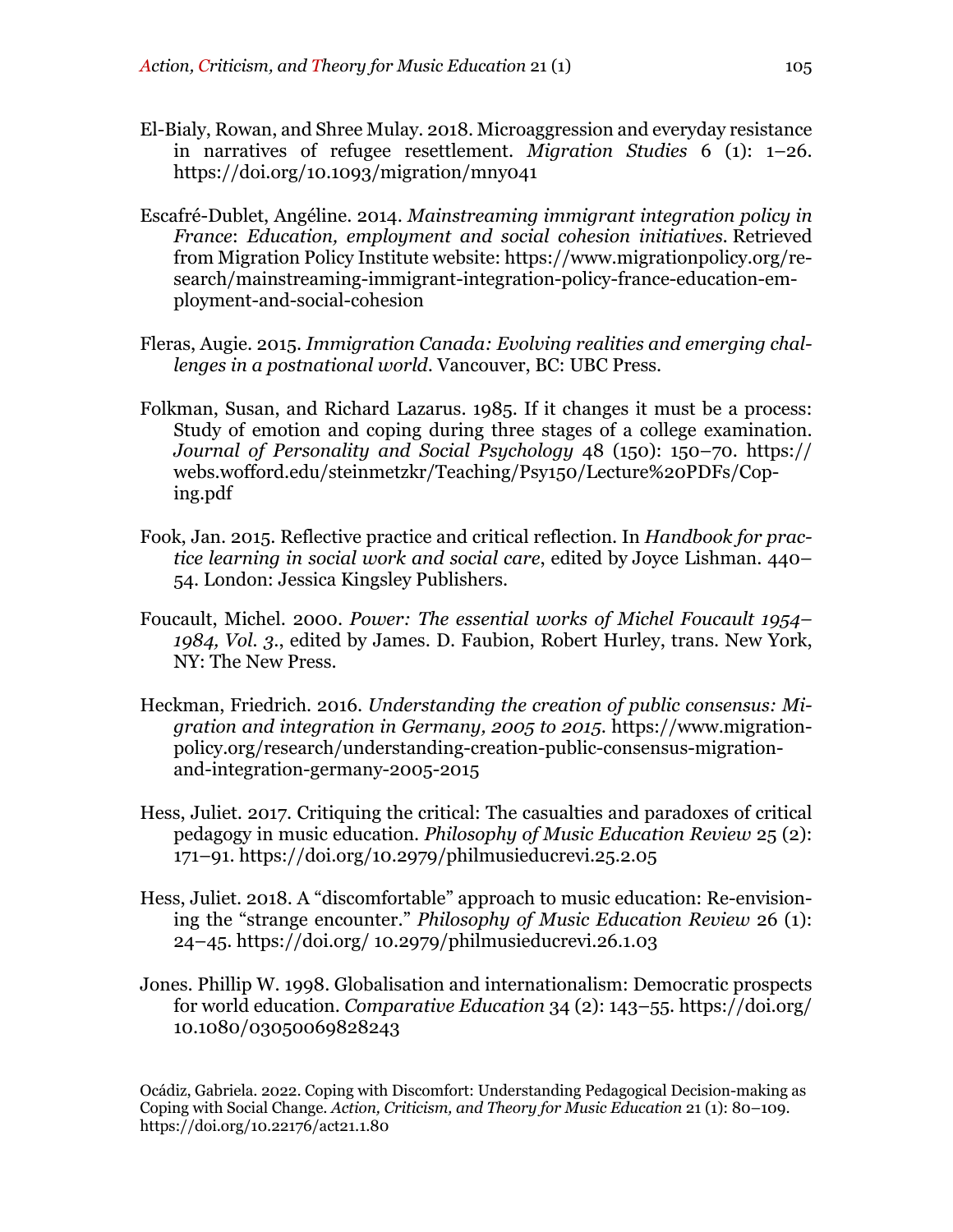- Kallio, Alexis A. 2020. Decolonizing music education research and the (im)possibility of methodological responsibility. *Research Studies in Music Education* 42 (2): 177–91.
- Karlsen, Sidsel. 2011. Using musical agency as a lens: Researching music education from the angle of experience. *Research Studies in Music Education* 33 (2): 107–21. https://doi.org/10.1177/1321103X11422005
- Karlsen, Sidsel. 2014. Exploring democracy: Nordic music teachers' approaches to the development of immigrant students' musical agency. *International Journal of Music Education* 32 (4): 422–36. https://doi.org/10.1177/ 0255761413515806
- Karlsen, Sidsel. 2019. Competency nomads, resilience and agency: Music education (activism) in a time of neoliberalism. *Music Education Research* 21 (2): 185–96. https://doi.org/10.1080/14613808.2018.1564900
- Krejsler, John. 2007. Learning, competency nomads, and post-signifying regimes: On teachers and school in the transition from 'industrial' to 'knowledge' society." In *Learning beyond cognition*, edited by Niels Kryger, and Birte Ravn, 37–56. Copenhagen: DPU Forlag.
- Kumashiro, Kevin K. 2002. *Troubling intersections of race and sexuality: Queer students of color and anti-oppressive education*. New York: Routledge Falmer.
- Kyriacou, Chris. 2001. Teacher stress: Directions for future research. *Educational Review* 53 (1): 37–41. http://doi.org/10.1080/0013191012003362
- Lewis, Ramon, and Frydenberg, Erica. 2004. Thriving, surviving, or going under: Which coping strategies relate to which outcomes? In *Thriving, surviving, or going under*, edited by Erica Frydenberg, 3–23. Greenwich, CT: Information Age.
- Litt, Mark D., Howard Tennen, and Glenn Affleck. 2012. Dynamics of stress, coping, and health. In *The Oxford handbook of stress, health and coping*, edited by Susan Folkman 387–406. New York, NY: Oxford University Press.
- Marsh, Kathryn. 2012. The beat will make you be courage: The role of a secondary school music program in supporting young refugees and newly arrived immigrants in Australia. *Research Studies in Music Education* 34 (2): 93–111. http://doi.org/10.1177/1321103X12466138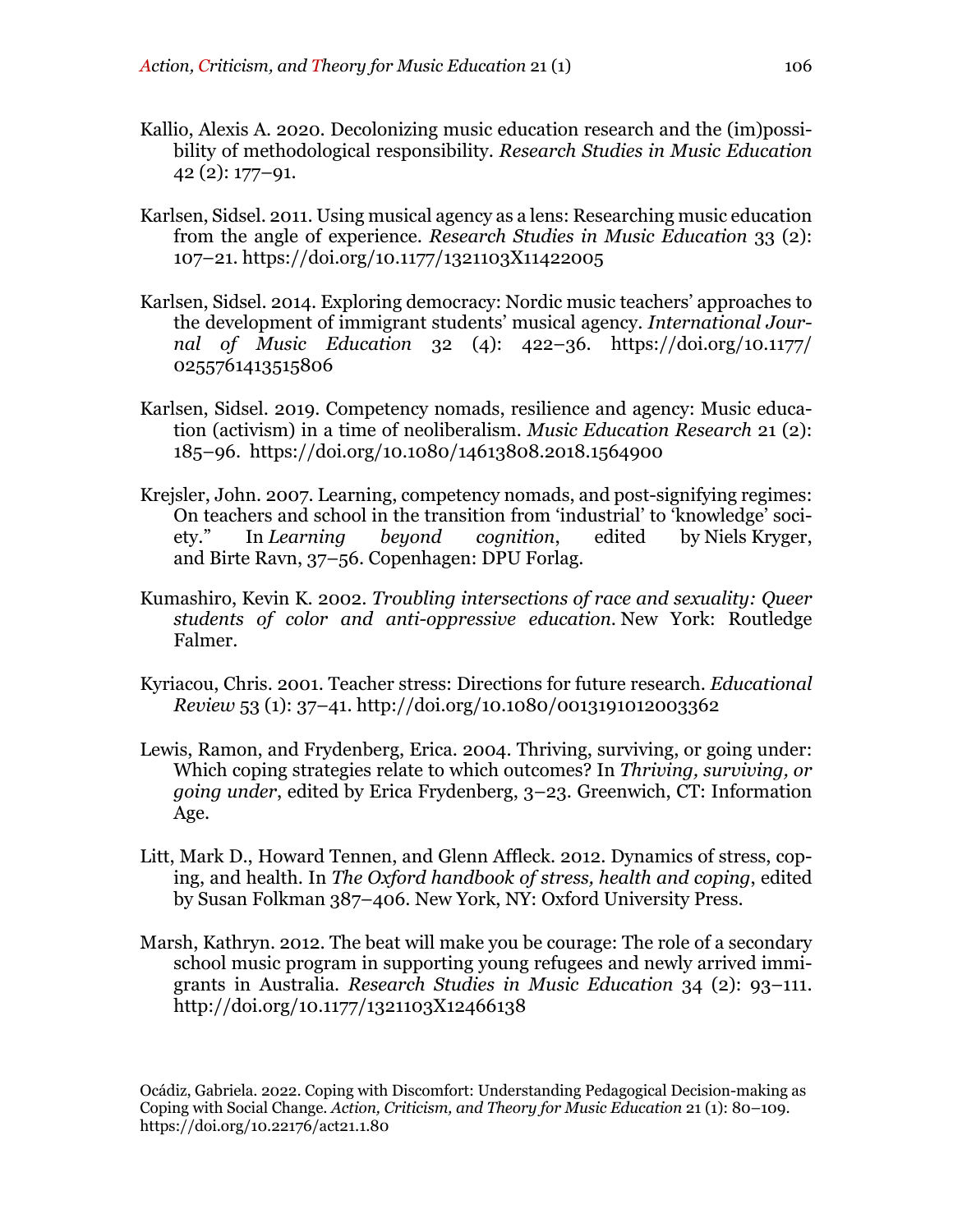- Marsh, Kathryn. 2017. Creating bridges: Music, play and well-being in the lives of refugee and immigrant children and young people. *Music Education Research* 19 (1): 60–73. https://doi.org/10.1080/14613808.2016.1189525
- Morton, Charlene. 2001. Boom diddy boom boom: Critical multiculturalism and music education. *Philosophy of Music Education Review* 9 (1): 32–41. www. jstor.org/stable/40495451
- Nichols, Jeananne. 2013. Rie's story, Ryan's journey: Music in the life of a transgender student. *Journal of Research in Music Education* 61 (3): 262–79. https://doi.org/10.1177/0022429413498259.
- Niknafs, Nasim. 2021. Ingratitude and the politics of obligation: The problem of (un)mutual recognition in music education. In *Difference and Division in Music Education,* edited by Alexis A. Kallio, 11–25*.* New York, NY: Routledge.
- Ocádiz Velázquez, Gabriela. 2020. *Music education in a liquid social world: The nuances of teaching with students of immigrant and refugee backgrounds*. PhD diss., University of Western Ontario.
- Reichling, Mary J. 1996. On the question of method in philosophical research. *Philosophy of Music Education Review* 4 (2): 117–27. http://www.jstor.org/stable/40495423
- Richeson, Jennifer A., and Richard J. Nussbaum. 2004. The impact of multiculturalism versus color-blindness on racial bias. *Journal of Experimental Social Psychology* 40 (3): 417–23. https://doi.org/10.1016/j.jesp.2003.09.002
- Saether, Eva. 2008. When minorities are the majority: Voices from a teacher/researcher project in a multicultural school in Sweden. *Research Studies in Music Education* 30 (1): 25–42. https://doi.org/10.1177/1321103X08089888
- Schmidt, Patrick. 2013. A rabi, an imam, and a priest walk into a bar ... Or, what can music education philosophy learn from comparative cosmopolitanism?" *Philosophy of Music Education Review* 21 (1): 23–40. https://doi.org/ 10.2979/philmusieducrevi.21.1.23
- Schmidt, Patrick.2005. Music education as transformative practice: Creating new frameworks for learning music through a Freirian perspective. *Visions of Research in Music Education* 6 (1): 1–14.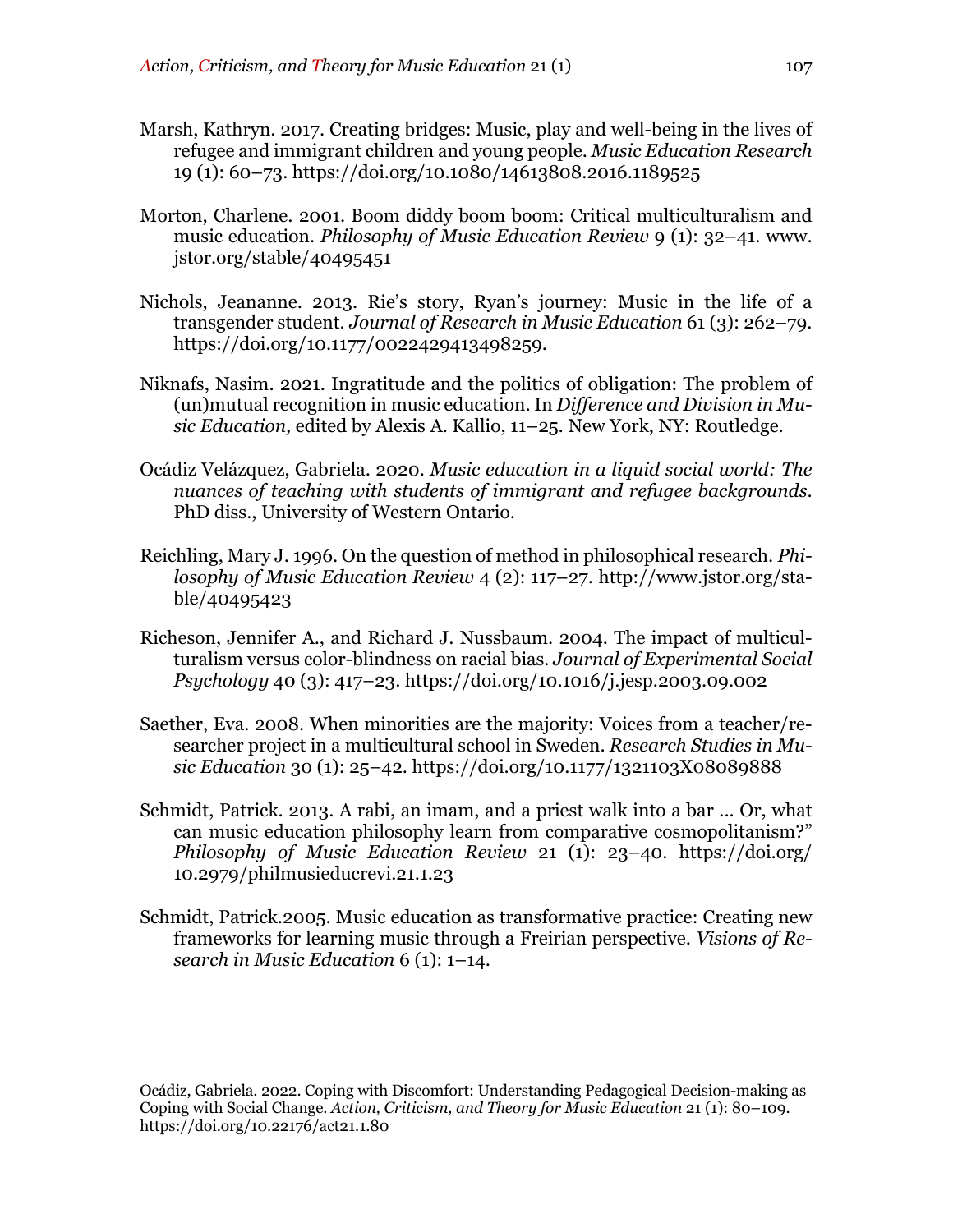- Schofield, Janet Ward. 2010. The colorblind perspective in school: Causes and consequences. In *Multicultural education: Issues and perspectives*, edited by James Banks and Cherry McGee Banks, 259–82. New York, NY: John Wiley and Sons.
- Smit, Barry, and Wandel, Johanna. 2006. Adaptation, adaptive capacity and vulnerability. *Global Environmental Change* 16 (3): 282–92. http://doi.org/ 10.1016/j.gloenvcha.2006.03.008
- Statistics Canada. 2009. *Portrait of the Canadian population*. https:// www12.statcan.gc.ca/census-recensement/2006/as-sa/97-550/p1-eng.cfm
- Stauffer, Sandy. 2012. Place, music education, and the practice and pedagogy of philosophy. In *The Oxford handbook of philosophy in music education*, edited by Wayne Bowman and Ana Lucia Frega, 434–52. New York, NY: Oxford University Press.
- Suárez-Orozco, Marcelo. 2012. Right moves? Immigration, globalization, utopia, and dystopia. In *The new immigration: An interdisciplinary reader*, edited by Marecelo Suárez-Orozco, Carola Suárez-Orozco, and Desiree Qin-Hilliard, 3– 19. New York, NY: Routledge.
- Timonen, Vilma. 2020. *Co-constructing globalizing music education through an intercultural professional learning community—A critical participatory action research in Nepal*. DM diss., University of the Arts Helsinki.
- Van Praag, Lore, Peter Stevens, and Mieke Van Houtte. 2016. "No more Turkish music!" The acculturation strategies of teachers and ethnic minority students in Flemish schools. *Journal of Ethnic and Migration Studies* 42 (8): 1353–70. http://dx.doi.org/10.1080/1369183X.2015.1103171
- Vertovec, Steven. 2012. "Diversity" and the social imaginary. *European Journal of Sociology* 53 (3): 287–312. http://doi.org/10.1017/S000397561200015X
- Walsh, James P. 2011. Quantifying citizens: Neoliberal restructuring and immigrant selection in Canada and Australia." *Citizenship Studies* 15: 861–79. http://doi.org/ 10.1080/13621025.2011.600135
- Westerlund, Heidi, Heidi Partti, and Sidsel Karlsen. 2015. Teaching as improvisational experience: Student music teachers' reflections on learning during an intercultural project. *Research Studies in Music Education* 37 (1): 55–75. http://doi.org/10.1177/1321103X15590698